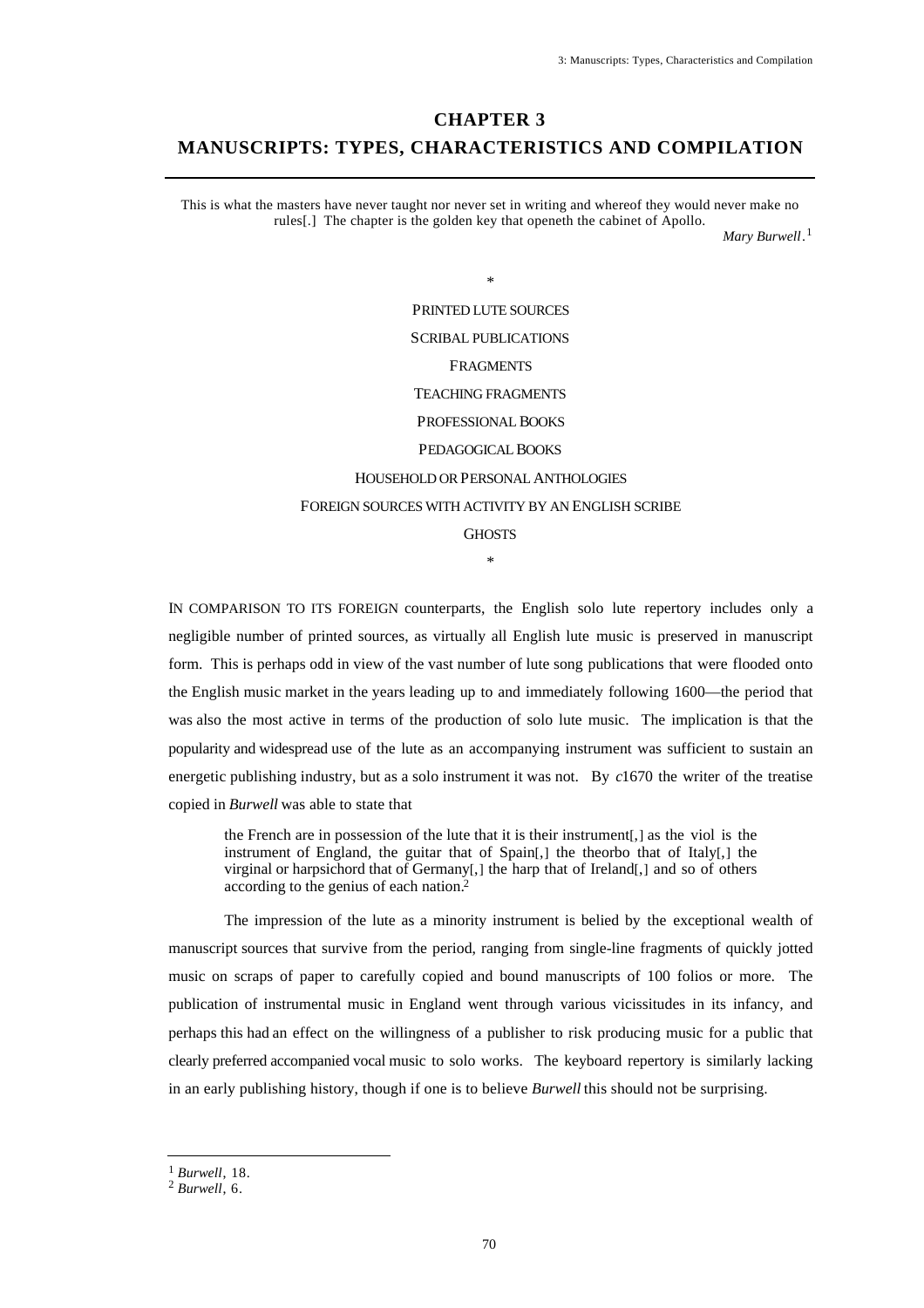Our present understanding of the sources makes several tacit assumptions about its origins and the state of the repertory during the period of its composition and transmission in manuscript form. The first of these assumptions is the very understandable one that, since music manuscripts were not particularly prized, and often the paper on which the music was written was considered more valuable than the music itself, what survives today is probably only a very small proportion of what was around at the time, and that it has survived is a simple accident of circumstances surrounding each source independently. This is particularly true of the lute sources, since the instrument declined in popularity to the extent that it virtually vanished during the eighteenth century, and the system of notation was often not even recognised to be music since it was not understood, thus leading, we might surmise, to the destruction of a greater proportion of lute sources than of, say, keyboard ones. The second assumption is that, since only a few of the sources survive, then almost certainly only a similar proportion of the music has been preserved, and there must have been more that is permanently lost.

Since these assumptions are never stated, they are never really challenged, though the second is patently inaccurate; at least where the main flowering of the solo repertory is concerned. The most obvious argument against it is that if the repertory were indeed originally much larger than that which survives today, we should expect to see a much higher number of *unica* in the sources. Instead, it is actually fairly unusual to find a piece that has no concordances, either in England if the music is English, or in continental sources if the piece originated abroad. What is still unknown is often the author of a piece, though even so, a surprisingly high percentage of the music is now ascribed through attribution in at least one of its sources.

The first assumption is not so simply put aside, but again, if the concordance position is examined, then the picture that emerges is not the one that might be expected. Scribal concordances are discussed in Chapters 6 and 7, and the picture that emerges is that at least 50% of the sources in the central repertory are linked in one large group, and other, otherwise unrelated sources also have scribal concordances. If so many of the sources are linked, then have we really preserved 90% or more of the original repertory, or is the surviving music determined entirely by the taste of a relatively select and geographically insular number of players?

John Ward remarks in passing that some lute books were bought with the music already copied into them.<sup>3</sup> However, only one of the surviving lute books, *Welde*, hints at this possibility; on the contrary, most of them show clear evidence that, even if the owner's name is not known, it was clearly the owner who was doing the copying, and not an anonymous scribe copying for an unknown buyer. There would have to have been a small but significant demand for lute books of this sort in England to warrant their production, but the large-scale production of lute song publications suggests that even this relatively minority repertory found a printing market, so a small publishing industry to supply the solo demand as well would not be unexpected. Though there was clearly a market for printed solo music on the continent, the publishing industry in England, although on a significantly smaller scale, shows no indication of sufficient interest in ready-copied or printed solo music to give

<sup>&</sup>lt;sup>3</sup> Ward comments in passing on scribal publication of lute books in a manner that suggests the practice was considerably more widespread than the evidence implies. *See* Ward 1992 Vol.I, 66.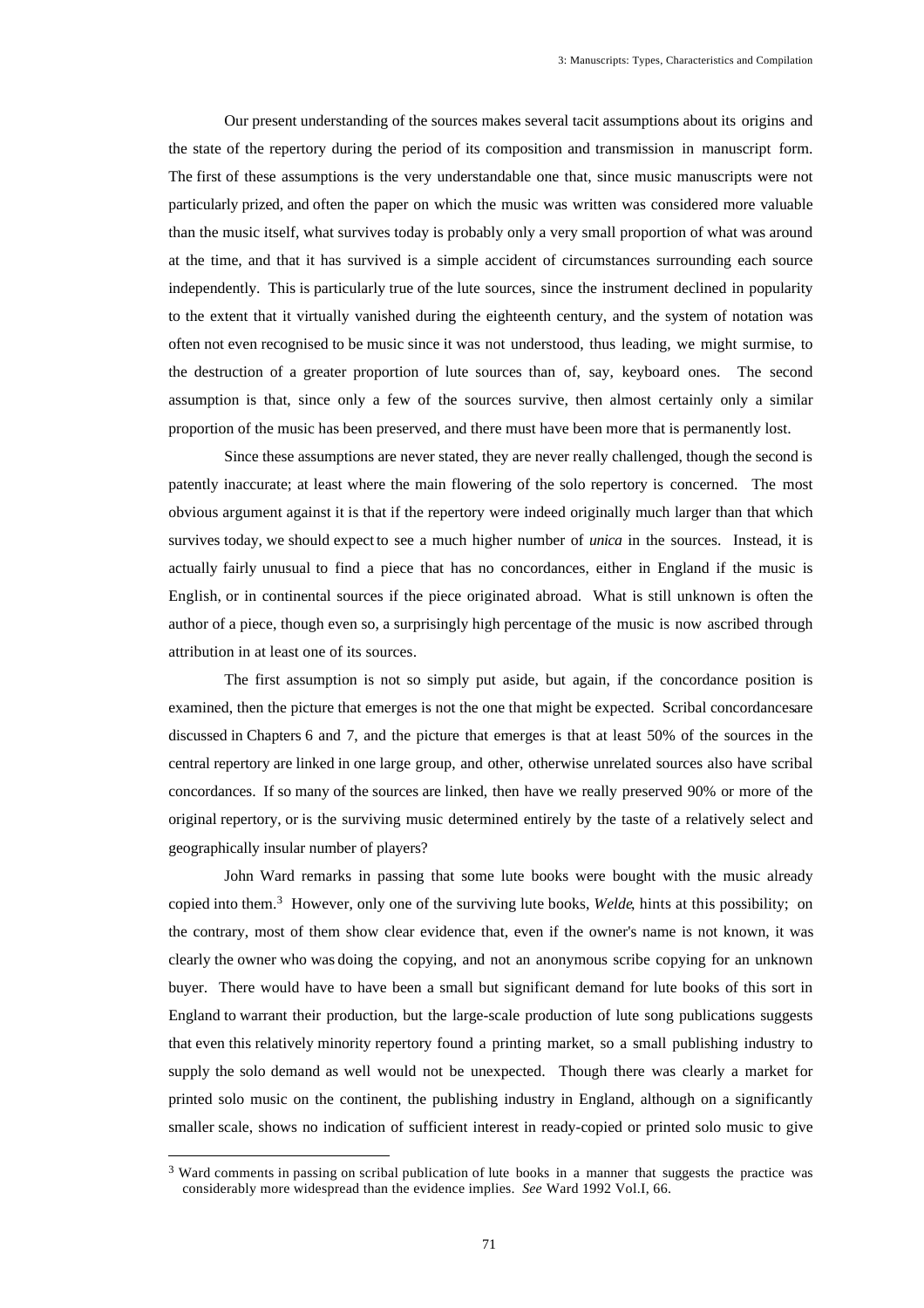credence to the idea, despite the popularity of printed collections of lute songs. It is clear that the lute was primarily considered an accompaniment instrument for the voice, and exclusively solo players were not particularly common. This lesser market might have attracted the scribal publishing industry were it not for the obvious preference of scribes to copy their own books probably as part of the process of learning to play the instrument.

Most published music during the 1550-1630 period had a particular consumer-orientated purpose, and the intended market for a printed source is rarely in doubt. The manuscript sources, on the other hand, present quite a different face to the world; that of the private collector and player whose selection of pieces, copied in his own hand, gives an insight into many aspects of Elizabethan and Stuart musical and domestic life.

The present chapter surveys these personal hand-written sources, and attempts to define those characteristics that enable the modern reader to understand the motivation behind the original compilation of the source. A manuscript, in this context, is defined as any piece of paper or parchment on which the music has been written by hand. Many of the substantial sources examined in this study originated as books of paper, ruled with a rastrum in systems of six lines, then bound in leather and sold blank. Some originated as loose leaves that were bound after copying, and a few others remain in an unbound state, or were bound by the libraries that acquired them. A substantial part of the lute music that survives from England in the period 1575-1630 is composed of these book collections. Earlier sources show a more diverse content: they are often only a few pages in a larger book containing not only music for other instruments, but also such material as recipes or poetry (for example), and sometimes are only a few loose leaves. Details of the size format of specific books and fragments and the relevance of this aspect is considered separately in Chapter 5. Size format does not bear any relation to the intended or eventual use of a manuscript.

The printed sources in which solo lute music appears are also listed below, in order to give a perspective on the English sources as a whole. The manuscripts themselves can be grouped under four main headings with respect to their intended function: Fragments; Professional Books; Pedagogical Books; and Household or Personal Anthologies. Two further categories are listed: Foreign sources that include activity by an English scribe and Teaching fragments.

The purpose of the book is the most influential factor in defining the scope of the repertory it contains, the musical characteristics of the repertory and also the layout of the manuscript. It also affects the dating of the manuscript, since a pedagogical book, for example, would be likely to contain a repertory with wide chronological origins, even though it was probably copied in a relatively short space of time. The whole repertory may even date from a period considerably earlier than the date of scribal activity, as is the case in *Sampson*.

These categories are not limited to the English lute repertory, or indeed to the lute, and the parallels between this tradition and that of the lute in seventeenth-century Italy are sometimes surprisingly close, sometimes remarkably diverse; the English Golden Age being paralleled in Italy by the repertory during the seventeenth century. Other repertories have been discussed under these, or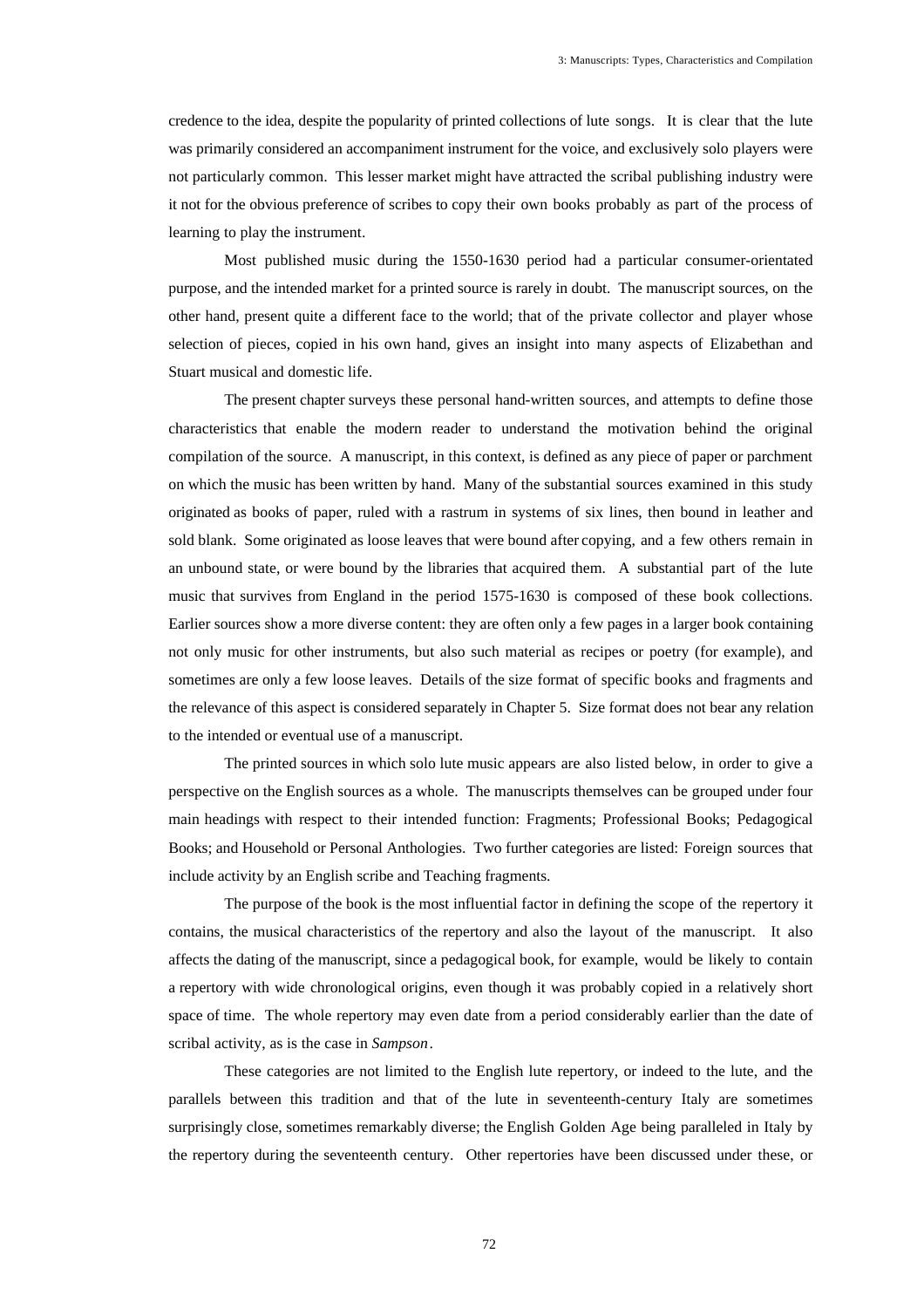similar, headings,<sup>4</sup> but the relationship between national lute repertories, being the most pertinent, is the one with which most parallels are drawn in the following discussion.

Some specific sources are discussed in more detail following each list, particularly where their classification is not immediately obvious, or may be disputed.

## §**PRINTED LUTE SOURCES**

Le Roy 1568 Le Roy 1574 Barley 1596 Robinson 1603 Dowland 1610B Maynard 1611 (various tunings including *vieil ton*) Mathew 1652 (in transitional tuning)

Pilkington 1605 (one piece) Danyel 1606 (two pieces) Dowland 1610A (two pieces) Dowland 1612 (one piece) Pilkington 1624 (Altus partbook, one piece) Publications devoted principally to solo lute music (in date-order).

Publications devoted principally to lute songs, but Dowland 1597 (one piece) containing solo lute music (in date-order).

Lute song manuscripts not containing solo music.

*Handford* (MS prepared in printed format but never published) *4900* (15 pieces, all intabulations of song accompaniments)

# §**S CRIBAL PUBLICATIONS**

*Welde* owned by John Welde **One of Lumsden's ghosts**, this source is difficult to categorise since its overall appearance, and the lack of association of the

hands it contains with the hands of the Welde family who owned it, suggests that it was bought with music already copied into it by a professional scribe, and the name of the new owner was stamped on the cover in the same way as initials were stamped on the covers of other books bought ruled but otherwise blank. There are large areas of folios left blank to allow the scribe to start each piece on a new opening, and in another type of book these spaces would have been filled. Evidence for the sale of manuscript collections of lute music seems to rest on a single entry in an account book of John Petre of Ingatestone,<sup>5</sup> '1567 Dec. To Mr. Petro for a booke for the lute and prickyng songes therein, xxs', which does not seem to refer unequivocally to a book of ready-copied tablature music. Spencer's reasoning is that since the publication of solo collections was so minimal in England, it would have been probable that the needs of this particularly small market would be met through the practice of what has been described as scribal publication.<sup>6</sup> If the trade in scribally published lute music was of any significant size, one place where we might expect to see evidence of its purchase would be in the accounts of William Cavendish, one of the most important patrons of English lutenists. However,

<sup>4</sup> Gustafson 1979, Silbiger 1980, Coelho 1989.

<sup>5</sup> Essex Record Office, Chelmsford. D/DP A17, cited in Spencer 1959B.

<sup>6</sup> Love 1993.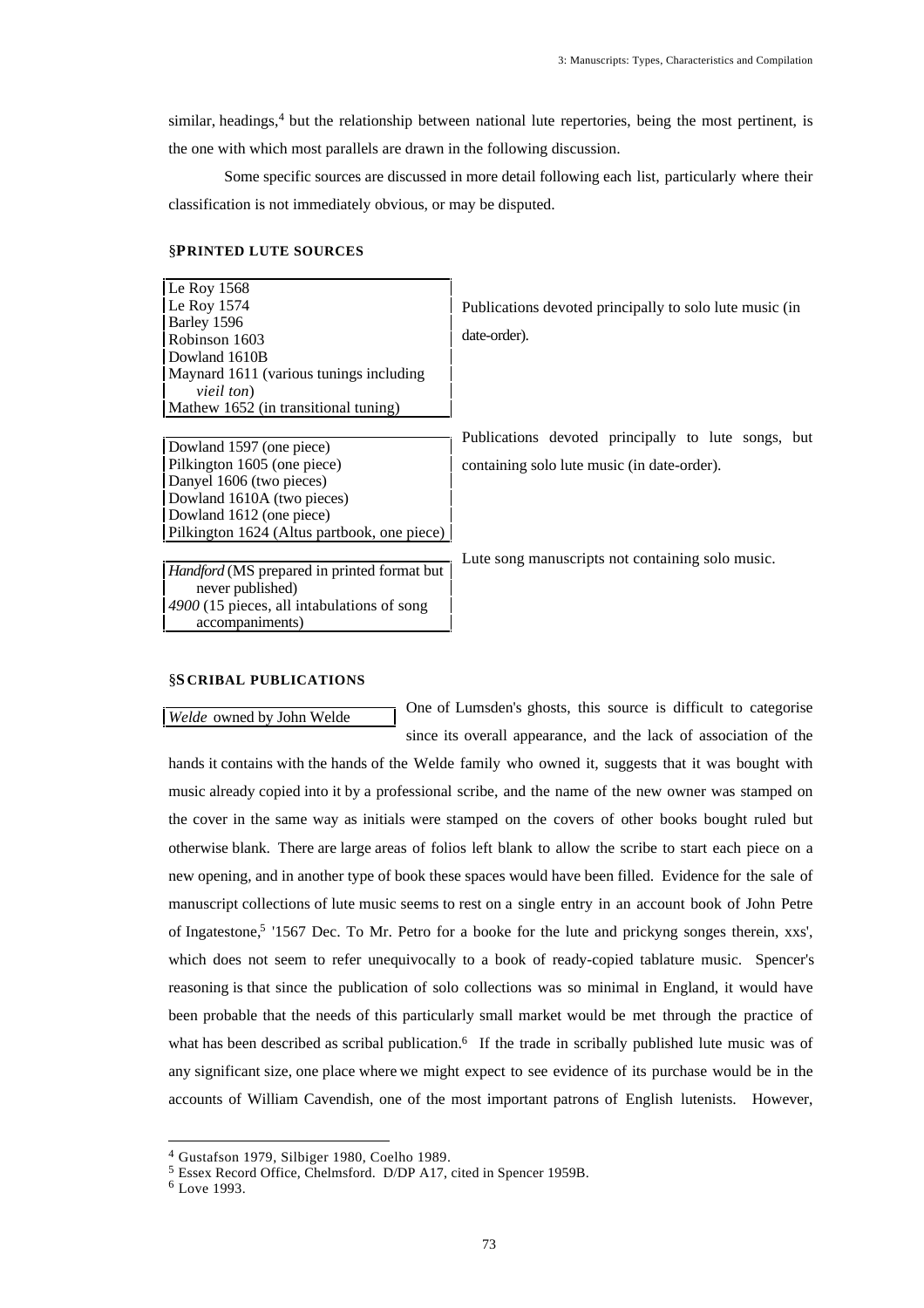despite the continuous purchase of a vast number of music books for a private owner at that time, most of the evidence points either to printed music or to blank books for copying.<sup>7</sup>

Long after the establishment of music printing, scribal publication persisted for texts that were only required in very limited numbers, a financial imperative for many music texts with their limited market, and a picture that would account for the absence of more printed sources of solo music to match the explosion of lute song publications. Music as a whole, with its relatively limited specialist market, certainly utilised the trade in hand written books, particularly in the case of the consort repertory.

Viol consort music, along with the related lyra-viol repertoire and fantasia suites and airs for violin, bass viol and organ, circulated through an extensive and well-organized network of copyists to a scattered but enthusiastic amateur clientele to whom it offered both an aesthetic and, as suggested earlier, an ideological satisfaction. But this circulation represented only one aspect of a much wider participation by the families concerned in the culture of scribal publication.<sup>8</sup>

Whether the practice was at all widespread in the lute world is highly unlikely, since *Welde* is the only book out of a considerable number to have been a likely candidate for it, and the practice of players copying their own personal collections for the solo lute would have made scribal publication of lute music uneconomic to exploit. Scribal publication also assumes a sequence of 'events' which start with a single composer who wants to publish his music hiring a scribe and then selling the copied music on to his friends, pupils or colleagues. This would result in single-composer collections of the sort found in the viol consort repertory. There is no evidence that any composer for the lute followed or even attempted to follow this practice as every source is enormously diverse in its contents, even where substantial quantities of a particular composer's works are represented. The existence of *Welde* therefore is clearly not attributable to any of the composers it contains, placing it on the periphery of the scribal publishing industry. It may simply be the work of an entrepreneurial secretary or clerk, or a bespoke collection put together under the direction of John Welde himself. *Handford*, a collection of lute songs that appears to have been prepared for a printer, may actually be in the form originally intended, as a scribal publication. The copying hand and overall appearance suggest otherwise though, and considering the sizeable market for printed books of lute song, using scribal publication is this case would seem unnecessary unless, as Love suggests, the author was avoiding the social stigma attached to print. However, whether composers of lute music felt themselves to have sufficient social standing to have considered publishing the stigma that it obviously was to the upper-class literati is a moot point.

The only other books that betray the sort of exceptionally practised hand and copying style that one might expect a professional scribe to possess are *Sampson* (except that the scribe wrote his

<sup>&</sup>lt;sup>7</sup> The following extracts are taken from Hulse's transcription of the inventory of Cavendish's music books, Hulse 1986A, 69-72, and are the only references given to non-printed instrumental music books: 1601 - *2 litle ruled playing or singing bookes*; 1605 - *ruled bookes… 2 of 6 lynes & one of 5 lynes*; *a ruled paper booke*; *2 bookes for the vyall* [pricked by] *Mr Edneis man*; 1606 - *6 viall bookes to be prickt*; *a booke to prick voyall lessons in*; *musicke bookes*; 1612 - *a sett of ruled song bookes binding and stringes*; 1613 - *2 bookes for 2 vyolls*; *three bookes for three lutes*. Only the last two entries must refer to ready-copied music, though they could have been specifically prepared at Cavendish's request.

<sup>8</sup> Love 1993, 27.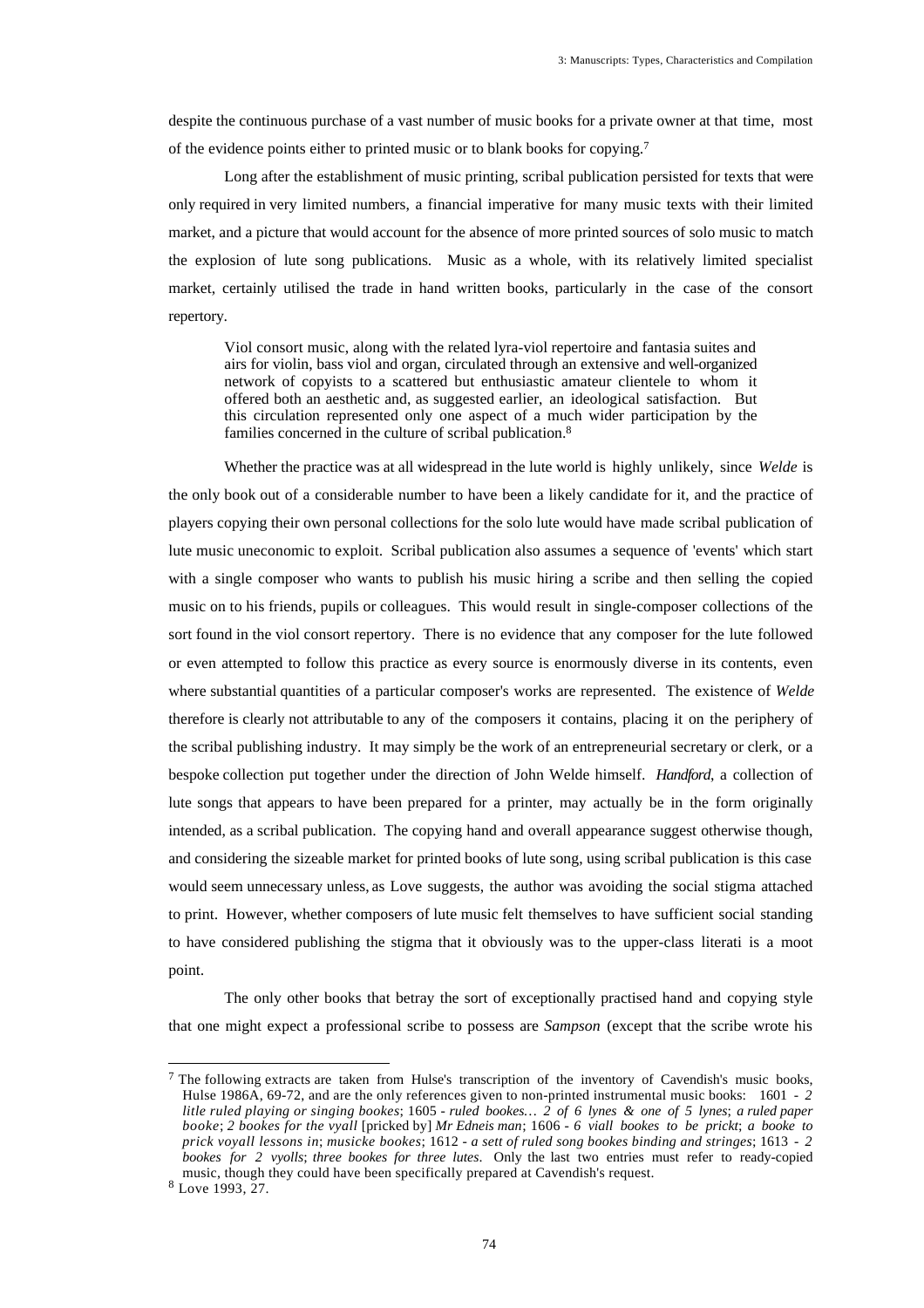name in the book), perhaps *ML* (though the discussion in Chapter 7 indicates that it is unlikely to have been a scribal publication) and the most likely possibility, *Wickhambrook*. The similarity of this hand to the one in *Welde* and the presence of duets copied in 'table layout' (see example 20) in this book point to the publishing tradition,<sup>9</sup> but there are small variations and features of detail, and particularly the lack of a contemporary binding (hence some missing early folios), that suggest a more personalized compilation. Though a professional scribe would not have been precluded from copying in a more personal book, the presence of *Wickhambrook* scribe A in *Folger* (D) also weakens its case somewhat. However, this seems to be one of those sources whose purpose will probably remain in doubt.



# §**FRAGMENTS**

*Swarland* John Swarland *41498* (loose sheet) *60577* (two pieces) *Northants* (loose sheets) *Occ254* (loose sheet) *Mansell* (one lute piece)

Fragments, in this context, may be broadly defined as pieces of lute music that survive on loose sheets, and do not appear to have been, or are no longer, part of a larger music manuscript book. This category lists only those sources that were intended as fragments when they were conceived, omitting those that may have had another intended purpose but have since

been damaged or altered. The term 'fragments', therefore, also includes sources that are not in a fragmentary state, but which only contain lute music in the manner of jottings, and sources where a section of lute music appears in a source that is not otherwise designated a 'music' or 'lute' source. As a rule, these pieces cannot be placed in any of the better-defined categories. One source that survives in a fragmentary state but enough survives to show characteristics that nevertheless indicate its original purpose is *2764(2)* and this is included in the discussion of pedagogical books.

<sup>9</sup> Duets are also copied in table layout in *Ballet*.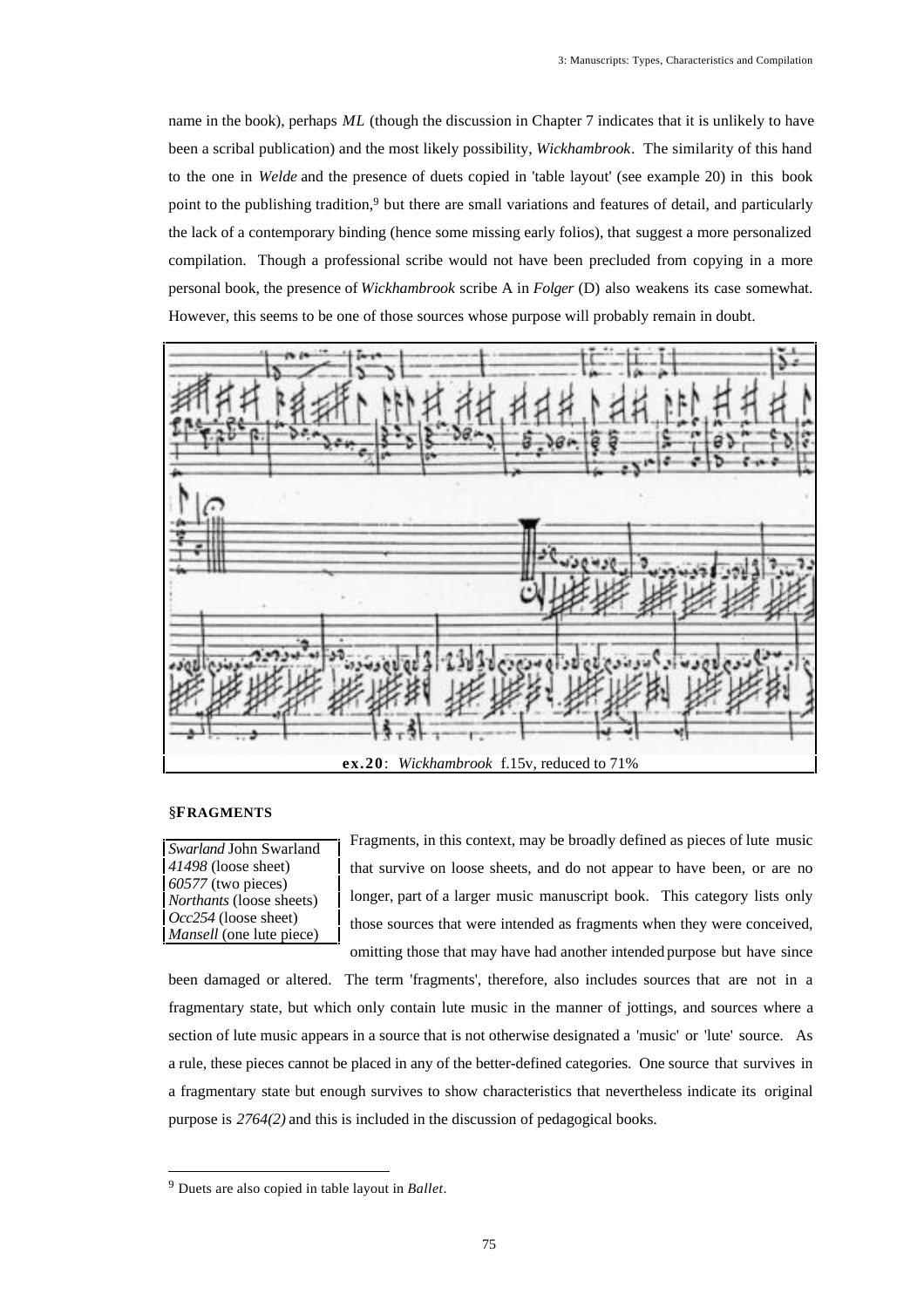One further sub-category is included under this blanket heading, and that is the source which is basically a collection of lute-songs or other music, but which contains lute solo interpolations or additions. It is interesting to note that, among the vast corpus of lute song publications, the incidence of solo interpolations is very rare, suggesting a divide between the solo virtuoso and the lutenist who was principally an accompanist. If the printed music were listed among the manuscript sources, then the group of lute song publications that include one or two lute solos would come under the heading of fragments. Only one manuscript source adopts this practice, *Swarland*, and the source is therefore listed as a fragment. Perhaps the lute song performer considered himself primarily a singer. The growing ascendancy of the voice in Italy, and the reasons behind the decline of the Italian solo lute repertory may have had some influence in this area. In the major solo sources vocal music is occasionally represented in the form of an intabulation, sometimes with the words written below,<sup>10</sup> but more often not at all. Intabulations lacking their vocal line and words appear, $<sup>11</sup>$  as do vocal intabulations without any words</sup> added, indicating that the piece was intended to be played as a solo.<sup>12</sup>

Apart from their ephemeral nature, the main characteristic of most fragments is that they are the work of a single scribe. The style of copying can range from quite neat and careful work to a slapdash appearance that was probably never intended to survive longer than it would have taken to copy the music into a more permanent collection, or commit it to memory. The system of lines is often hand-drawn without a rule, and this contributes to the sometimes wayward appearance, though the music almost always occupies all the lines drawn, without leaving blank unused staves.

Letters from lutenists to each other occasionally mention new pieces that they enclose for the interest of the recipient, but these pieces never survive with the letter. A large number of this type of 'letter-fragment' are in the collection of the Augsburg nobleman, Hans Heinrich Herwart (1520-83) described in Fenlon/Milsom 1984:

A considerable number of partbooks and lute books in the Herwart collection are not integral manuscripts but consist of single leaves in a variety of hands made up into volumes at a later date. These single leaves are often written on one side only, and the way in which they were subsequently folded implies that they were enclosed in letters and so served as a way of sending compositions from one place to another. Innumerable documentary references suggest that this was an extremely common means of transmission, although inevitably few specimens of what would have been regarded as ephemera have survived.<sup>13</sup>

Some of the fragments in the list above may have been pieces transmitted in this manner. The most likely candidates are the *Northants* fragments that show a pattern of folds suggestive of inclusion in a letter.

<sup>10</sup> As in *Thistlethwaite* f.32r.

<sup>11</sup> *Brogyntyn* pp.125 ff.

<sup>12</sup> *Thistlethwaite* f.81v-84.

<sup>13</sup> Fenlon/Milsom 1984, 143.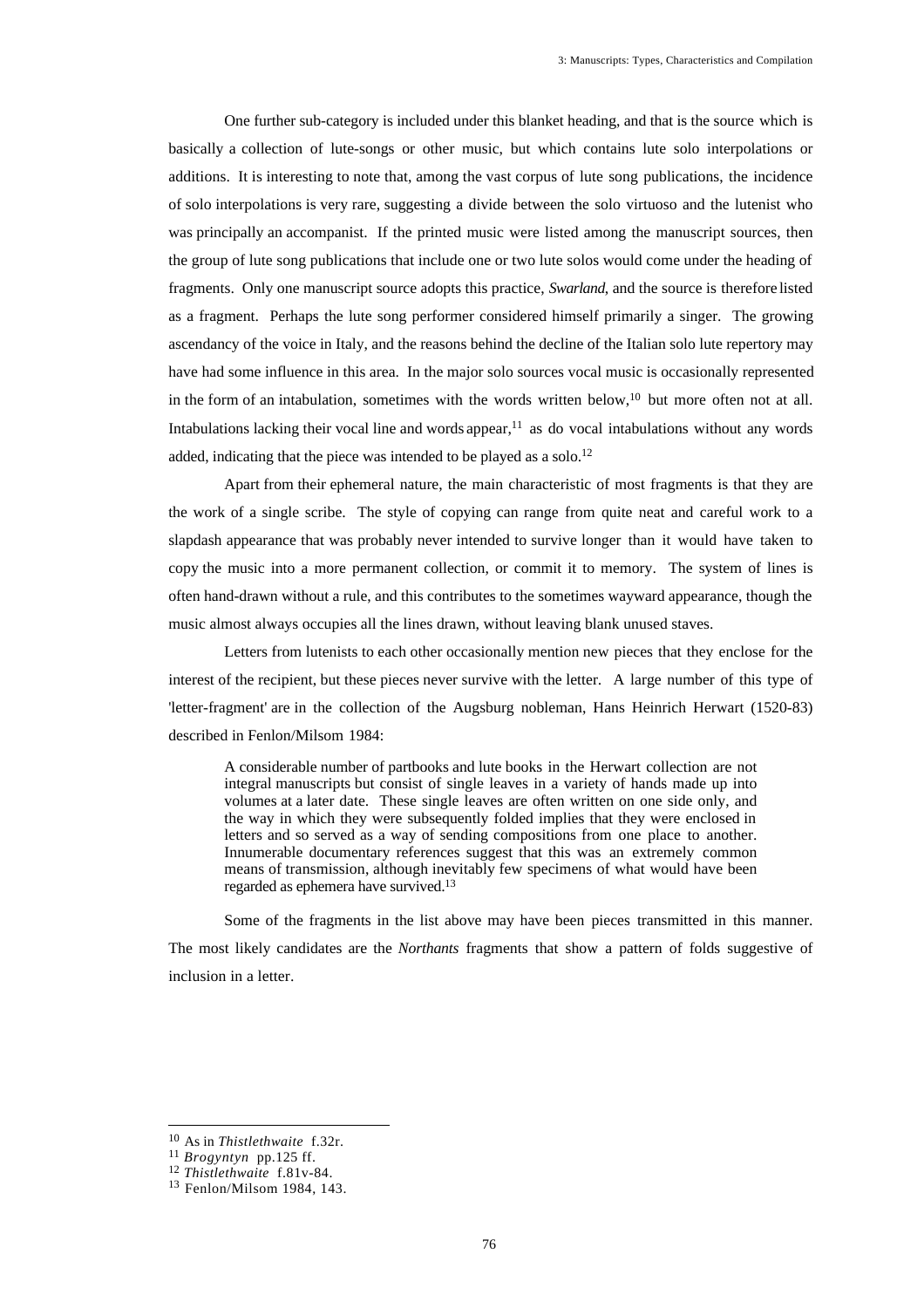a **ex.21**: One of the *Northants* fragments, reduced to 82%

*41498* is unlikely to fit this description partly because of the type of piece it preserves, and partly because of the manner in which it was notated, suggesting that it was not intended as anything other than an *aide mèmoire*. The Corpus Christi fragment, *Occ254*, looks like a 'letter' fragment, but on the reverse is a description of how to work out your horoscope, and it seems more likely that this is a leaf from a collection of personal papers that may have been bound up or otherwise collected together by a subsequent owner.

In the case of *60577* (see example 22), the two pieces are on consecutive folios of a very large literary manuscript whose compilation spans nearly 100 years, and in places dates from some considerable time prior to the addition of the musical contents of the book.<sup>14</sup> The two pieces—they appear to be dances—are written out using the original dry-point rulings intended for lines of literary text, and each seventh line is scored out.<sup>15</sup>

<sup>&</sup>lt;sup>14</sup> An investigation of the music in the book was undertaken by Iain Fenlon shortly before the publication of the entire manuscript in facsimile. There is a group of dances in the latter part of the manuscript, apparently not associated, either by scribe or by repertory, with the earlier lute music. These dances were the main focus of the study by Fenlon included in the introductory material for the facsimile (Cambridge, 1981) by Edward Wilson.

<sup>&</sup>lt;sup>15</sup> Fenlon mistook these scorings for 'rudimentary rhythm signs', but they bear no relation to the music.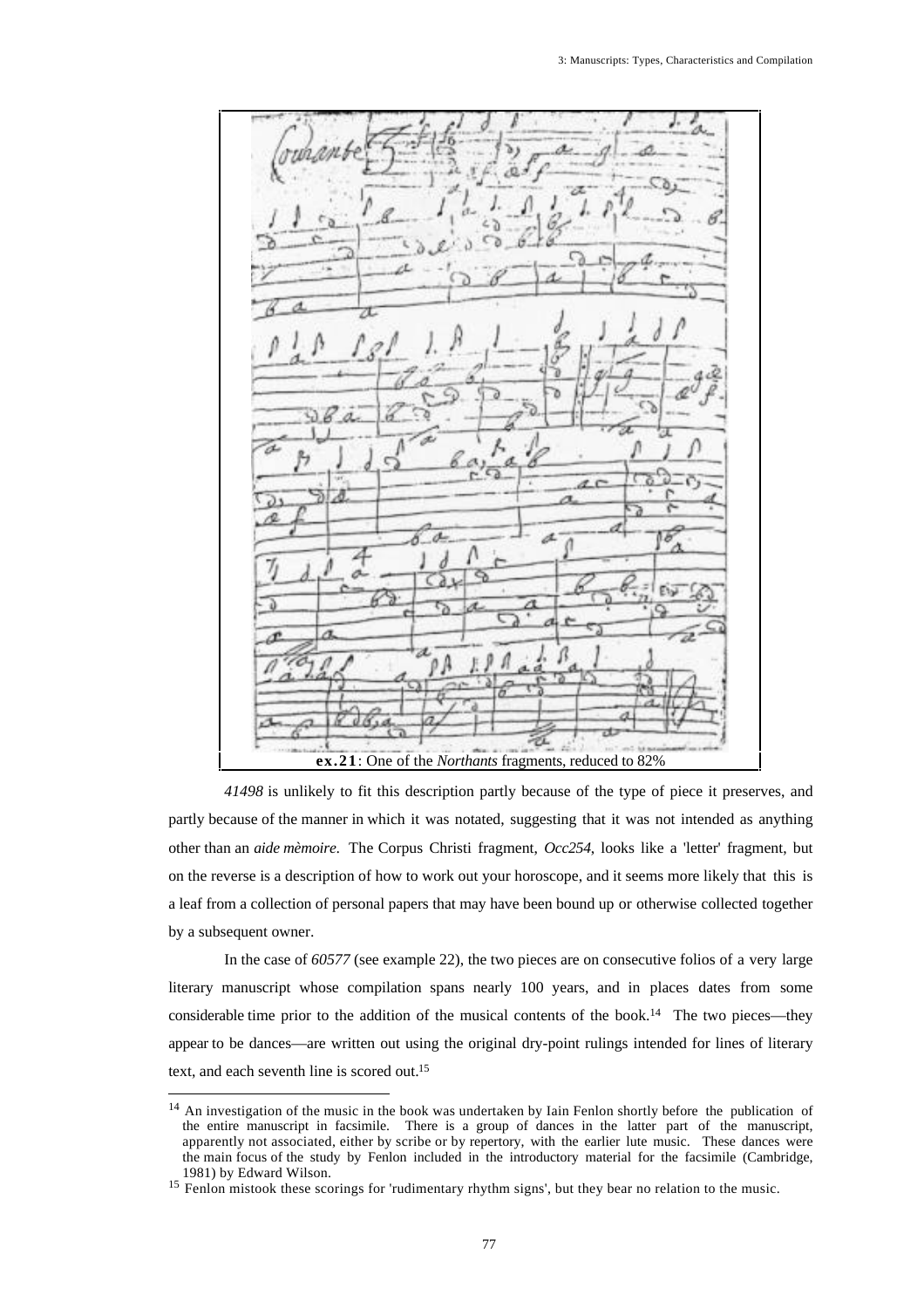*Mansell* is a single piece of lute music in a book otherwise devoted to music for lyra viol. It appears to have been copied in a different hand and the style of flagging does not match that in use in the viol music, and is also copied with the book turned through 180° so that it is in the opposite orientation to the rest of the music in the book. Though this may suggest the table layout of a mixed duet, this is not the case. It may be that this single piece found its way into the lyra viol manuscript accidentally—mistaken for lyra viol music, which also uses tablature—though reversing the book and writing the lute music in 'upside-down' makes it look as if it was a conscious decision. As a source, it is not entirely unique, as the mixture of lyra viol music with solo lute music was not unknown, though neither was it common. *Ballet* also mixes the two instruments, but in a more balanced proportion. The original compiler of *Mansell* may have intended to copy more lute works, but the intention was never fulfilled. It is slightly surprising that two instruments that had very little in common apart from their gut strings should have shared space in manuscripts, particularly as the technique of playing was so different. There is nothing surprising in finding bandora music mixed with that for the lute, as in *Dd.2.11*, since a player could switch between these two instruments with ease. However, other instruments that could be similarly accommodated with very little change in technique, such as the orpharion, are not seen in lute sources, with the important exception of Barley 1596.

### §**TEACHING FRAGMENTS**

*6402* (loose sheets) *Och1280* (fragments from binding paste-down) *Edmund* (fragment from binding paste-down) *Magdalen* (fragments from binding paste-down) *Andrea* (loose sheets) See also *Trumbull* in 'Pedagogical books'

A situation in which 'fragments' would perforce exist is that seen in the activity of lute teachers, discussed in Chapter 1. It seems highly likely, though there is no more than circumstantial evidence for it, that after his visit a lute teacher would leave a leaf of

music with his pupil, to be copied into the pupil's manuscript before his return. This overall picture seems to fit the facts surrounding the absence of a 'Dowland' or 'Bacheler' lute book, for example, and also the likelihood that a master would have been reluctant to leave his entire valuable collection of music in the hands of a youngster for any period of time. We know that the pupils copied the music from somewhere, and this suggestion for the source seems plausible and borne out to some extent by evidence that would not otherwise suggest an answer to the question of pupil-teacher practices.

78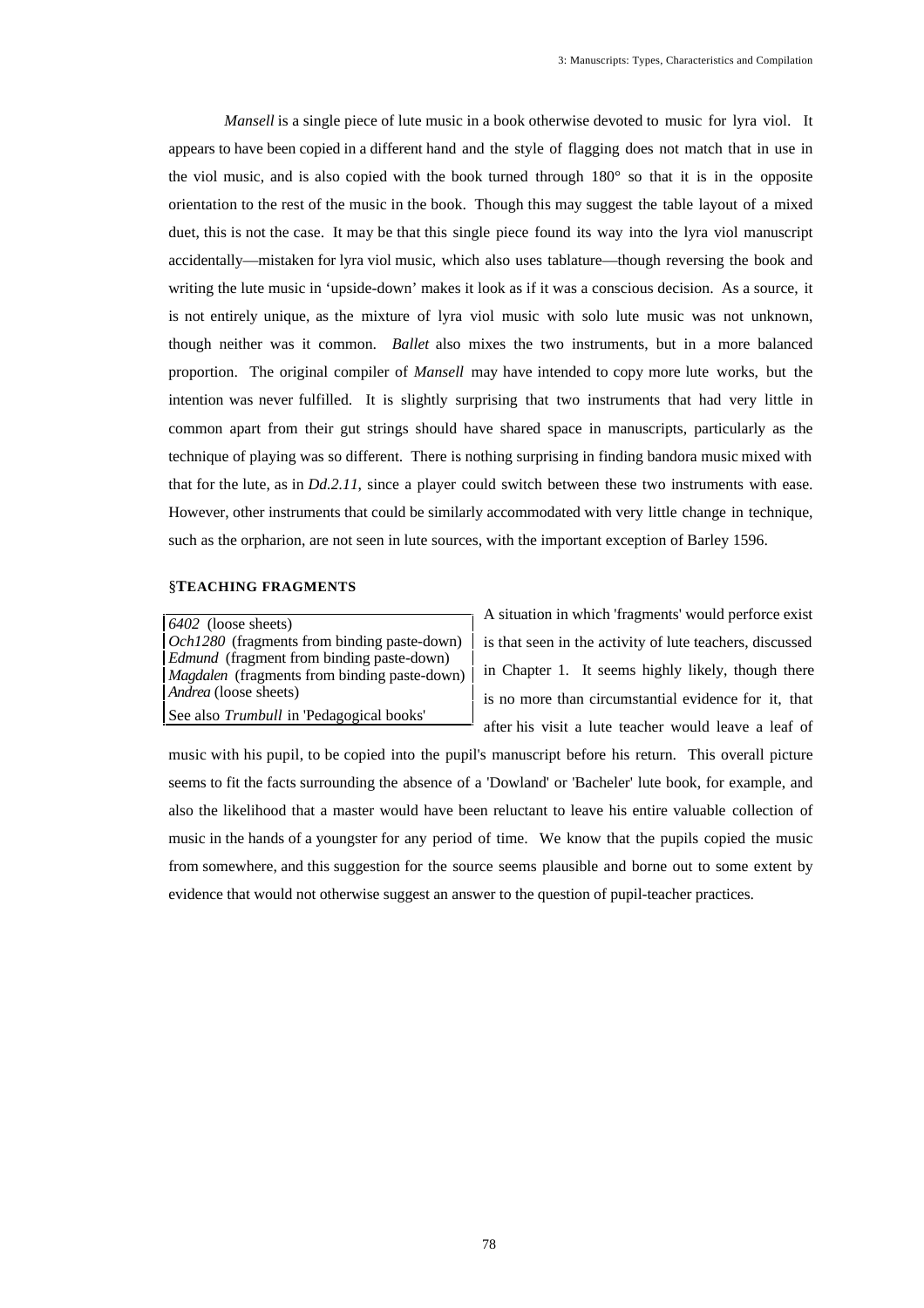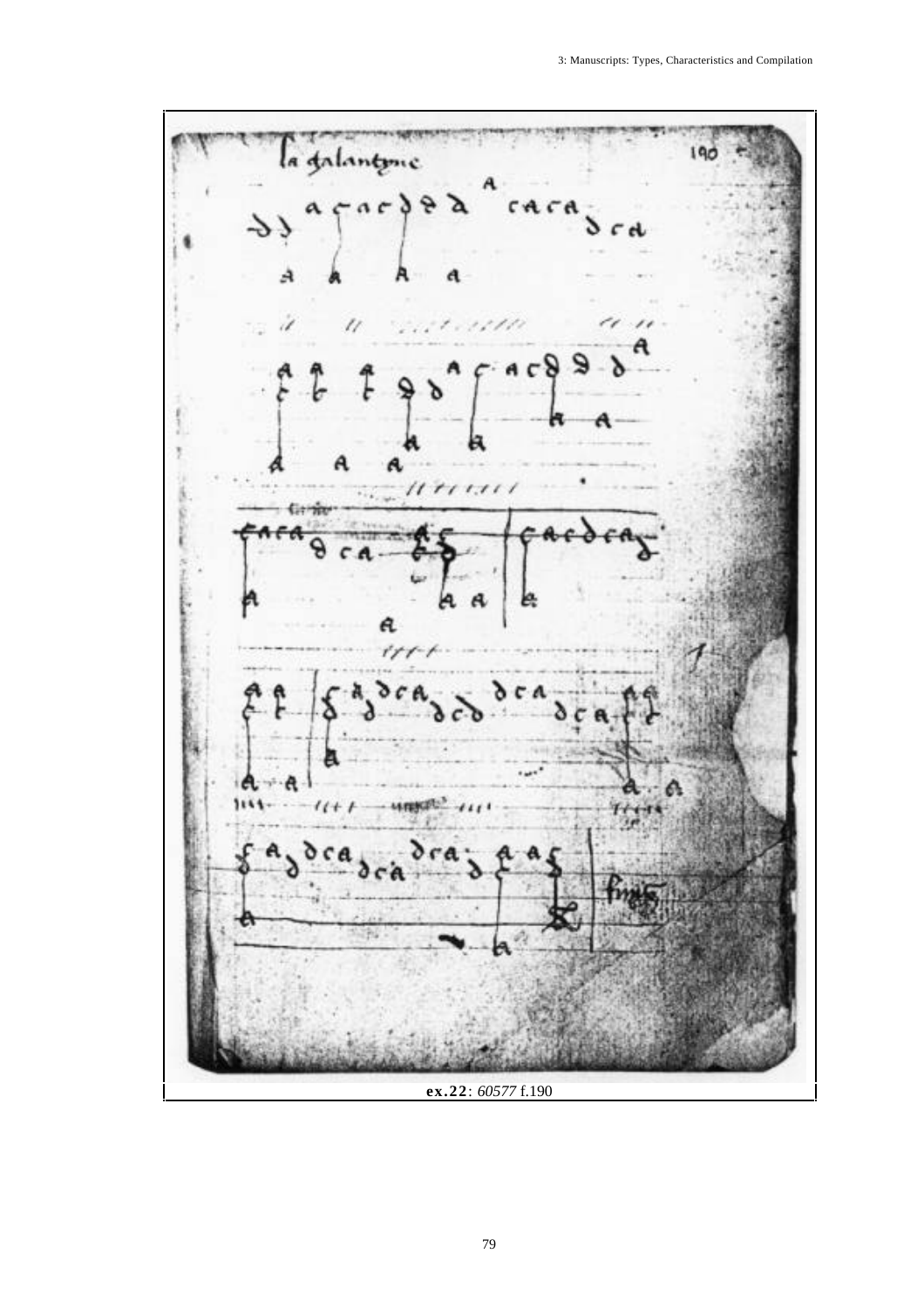Although *Trumbull* is not listed here, it is very likely that, had it not remained in the scribe's family for so many years, leaves from this collection would also be listed among these fragments. The book is listed as a pedagogical one as many of its features fit the profile of a pupil's collection, and it may indeed have begun life as a pedagogical book. However, what remains of the original is 19 fairly fragmentary leaves, some only half-leaves, that were stitched together in a single gathering in what may be a miscellaneous order. The fact that most pieces in the lute manuscripts often occupy only a single folio means that the order of the leaves in a book is not always important unless some pre-determined order is intended. The proposition that Trumbull's later use of his collection may have been as a teaching exemplar is implied by comments in the margins of two of the pieces in a different hand from the tablature scribe to the effect that the second writer wanted to 'have' those two pieces, probably intending to copy them into his own book. The marks suggesting which pieces had been copied by which pupils and the note that some pieces had been 'checked' all conspire to put *Trumbull* in this category.

As was noted in Chapter 1, a pedagogical exemplar would be expected to look like its copies, and were it not for the fact that Trumbull's profession is known, and was not that of a lute teacher, this book would certainly be classified as a teacher's collection. It was apparently never bound, and contains ruled but otherwise unused leaves. It lacks pedagogical material in the form of tables or exercises, but these may have been lost or discarded. The music pre-dates Trumbull's time in Brussels, which is when it appears to have been used for teaching, and explains why most of the music copied in pedagogical books pre-dates the copying time. This is the only book that might be a teacher's exemplar, and is a significant piece of evidence in the diverse array pointing towards teaching practices in the late sixteenth and early seventeenth centuries.

At best, however, this must be a hypothetical category. There are four remaining fragments whose state does not allow much more than a guess at their original function. They do not appear to have originally been intended as fragments by their copyists, and the most likely interpretation for their appearance and even existence may be that they represent the undoubtedly vast corpus of music owned by lute teachers for their students to learn and build their own repertory from.<sup>16</sup> Fragments that have been lifted from paste-downs would have been at some time in a pile of scrap paper in a bindery. Whether a binder would always use loose sheets for his scrap, or whether he would take the trouble to dismantle complete books to obtain scrap is impossible to determine. *Och1280* and *Magdalen* are too heavily cropped to see whether or not they were loose scraps, and of the four fragments *Och1280* is the least justifiably included under this heading.

From their appearance, *6402*, *Och1280*, *Magdalen* and *Andrea* could once have been part of larger manuscripts that do not survive, or may not even have reached a bound state at any time. They are unrelated in every other respect. The music is not only readable but also of reasonable quality, and does not share the characteristics of the jottings seen in true fragments. Unlike true fragments, these were not all copied in a single hand, although what survives suggests a short copying period. The

<sup>16</sup> *See* Chapter 1.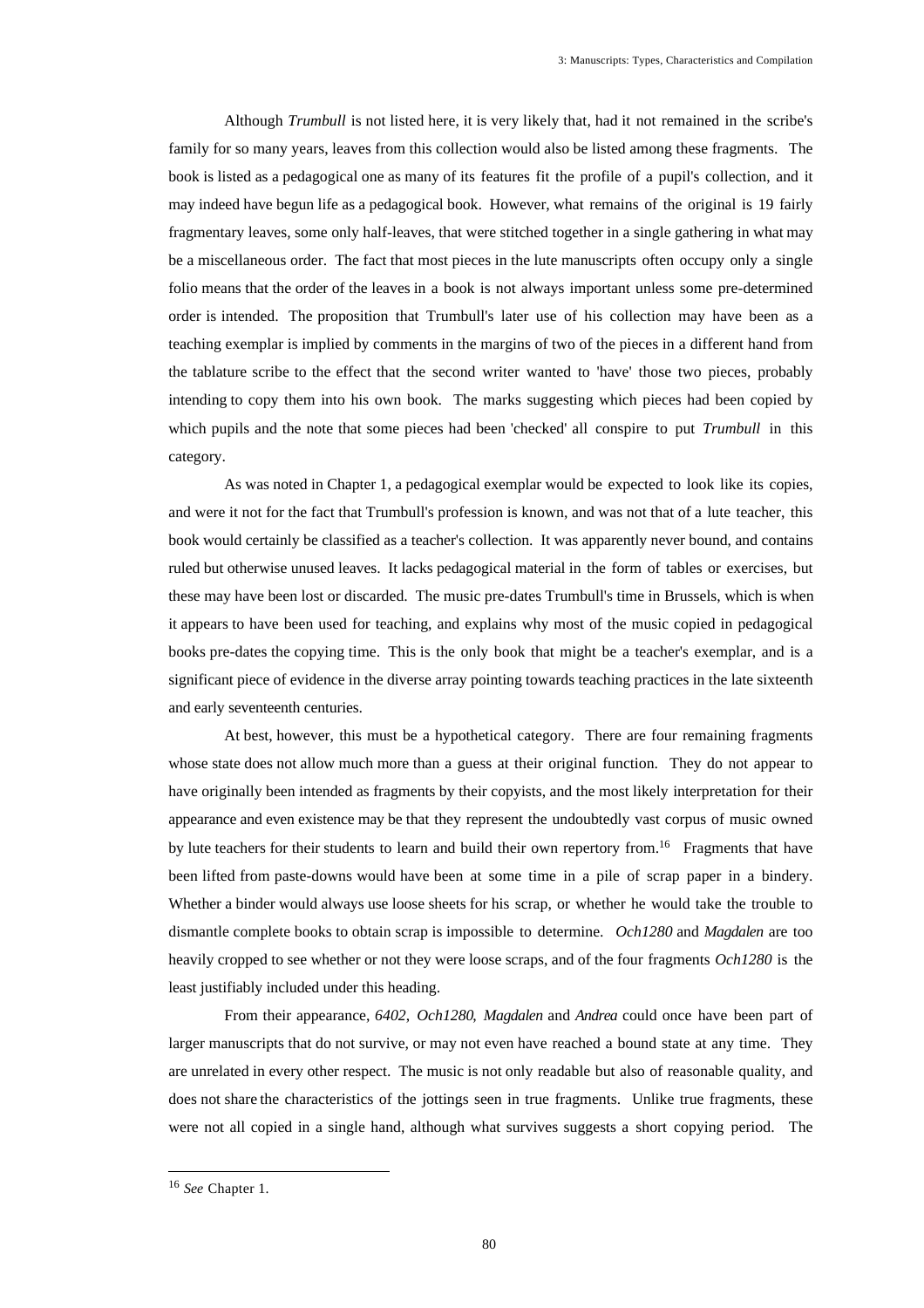*Andrea* fragments are interesting in that they could be part of a larger collection, or part of a teacher's collection. They originally came to light in 1989 in an eighteenth-century literary manuscript. They were folded in half down the centre, and bound apparently arbitrarily into the middle of the book. It is only since their removal (in 1991) that it has been possible to see the music that had been hidden in the gutter. The eighteenth-century book has now been sold, and so we are not able to say whether the fragments may have had any connection with its contents, though it seems unlikely at this stage. There is no evidence that these leaves were not previously bound up in a larger music or lute manuscript that has now been dismantled. Nothing seems to be missing, and they are in a large oblong format of odd dimensions that is unknown in surviving manuscripts, though its apparent completeness is not sufficient reason to discount the possibility that there were other sheets in (hypothetically) at least one more unbound quire that no longer survive. Unlike most other fragments, it is neatly copied and carefully titled in an elegant late sixteenth-century secretary hand.<sup>17</sup> The only other source to use a similar format is *31392* much later in date than the *Andrea* fragments.

*6402* comprises a single loose sheet (f.1) and a single bifolium (f.2-3) in upright folio format, neither of which seems to have been previously bound, at the front of a copy of Balliol College Statutes dated 1610. The paper has been hand ruled without a rastrum on folios 1, 1v and 2. Folios 2v-3v are unruled, 3v has Balliol College Statutes copied in close-written Latin. The four pieces of music appear on the recto of folios 1 and 2. Neither the tablature hand nor the ink appears to have any relationship to the text on folio 3v. The copying hand is not consistent, but the scribe wrote for a seven-course lute, and uses graces, right-hand fingering and both bass and treble hold signs. The paper is the sort of high quality used in bound lute books, and may have originated in France. The music is clearly legible, without the appearance of curtailment or abbreviation that might suggest its owner was simply jotting, and seems to have been intended to have a useful lifetime. It shows no folds that might indicate that it was a letter fragment, and the blank ruled folios also argue against this purpose; it is more likely to be a surviving part of an unbound collection such as a teacher might own. The teachers who have been pinpointed did not write neat hands, partly because their social status implies that they may have come to writing later than their pupils would have done, and partly because their purpose in writing was not the same as that of their socially superior pupils. This would make the slightly irregular appearance of this fragment consistent with the possibility of its having been part of a teachers' collection.

*Magdalen* has much in common with *6402* though it is considerably more damaged through having been used as a paste-down. This fragment also shows unused staves, but the missing edges of the sheets make it impossible to tell whether it was previously bound. The same is true of *Och1280* which is almost too fragmentary to be identifiable, and may in fact be one of the previous category of fragments.

The *Edmund* fragment, lifted from the paste-down in a binding, may also be a teaching fragment, but is difficult to classify. It is a bifolium of what appears to have been a sheet folded in

<sup>17</sup> *See also* Appendix 1: Inventories of English Sources.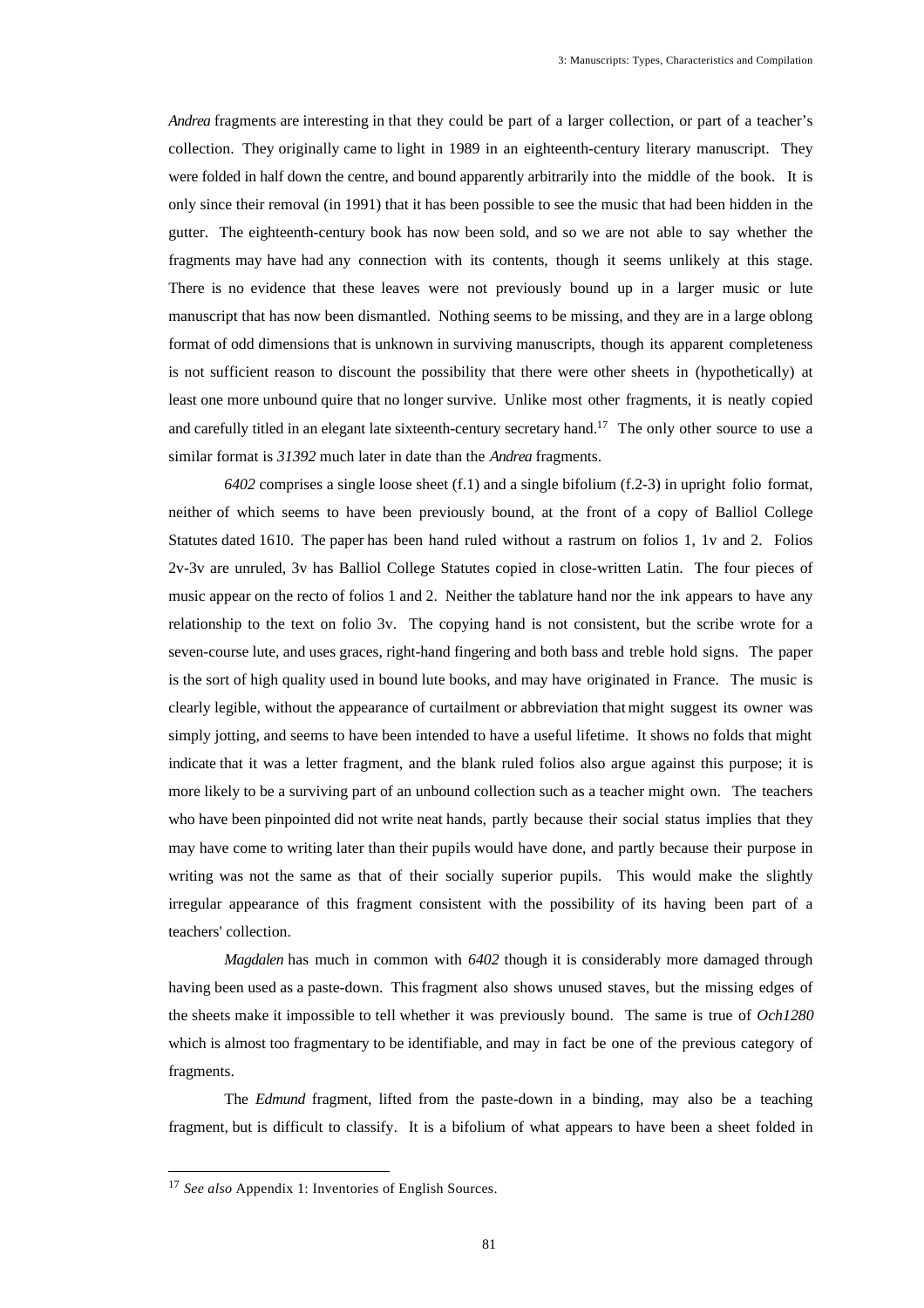upright folio format. The outer edges are cropped, there are blank staves, and the paper appears to have been ruled with a double-stave rastrum. The folios appear to be numbered consecutively 2 and 3 in the upper left hand corner, though these may be numberings of the pieces. Folios 2 and 3 are unlikely to have been in the centre of a gathering, and the centre fold of the bifolium does not appear to have been stitched.

# §**PROFESSIONAL BOOKS**

| Marsh                         |
|-------------------------------|
| Cosens C.K.                   |
| <i>Dd.2.11</i> Matthew Holmes |
| <i>Dd.3.18</i> Matthew Holmes |
| Dd.5.78.3 Matthew Holmes      |
| Dd. 9.33 Matthew Holmes       |
| $Nn.6.36$ Matthew Holmes      |
| Hirsch H.O.                   |
| Wickhambrook                  |
| Krakow                        |

This category is composed of manuscript sources copied by professional musicians as a way of preserving or extending their repertory. The copyists were not professional scribes who would have been copying at the behest of an employer. A large number of professional players were employed as musicians at court or at the principal noble houses. Still others

spent their lives under the ægis of a number of wealthy patrons, and earned a living either as players or teachers, or both. Most lute players would also find some employment, if not most of it as teachers, and we have an excellent and otherwise uncorroborated insight into John Dowland's life as a teacher through *Board* and *Folger*.

Very few professional scribes (as opposed to professional musicians) are known to have been active among the surviving manuscripts in the English repertory, but among those who are known is the scribe of the Paston manuscripts, a secretary of Edward Paston, who transcribed vast quantities of vocal music into Italian lute tablature. He is never named in the music manuscripts, and his identity has only been discovered by locating his hand in other household documents not associated with music. This scribe does not appear in any other lute sources of the period, and there is no record of his being associated with other lutenists, with the court, or as a player.

Most professional books were bound after ruling and copying if they were bound at all, but this is not an absolute rule, principally because it is hard to find books that can be categorically classified as such. They are usually the work of a single scribe, though occasionally a group of scribes working concurrently can be seen. Where there are a number of scribes, there is usually evidence that one scribe was a principal, and was 'overseeing' the activity of the others. Tampering with the music by subsequent layers of scribes is almost unknown. The copying usually runs consecutively from start to finish, though there may be rare cases where the manuscript is divided into sections that were gradually filled. This is particularly prevalent in manuscripts copied from the third decade of the seventeenth century.

The format generally appears uncluttered, a necessity when facilitating the performer's use, and lacking the sort of marginalia that tend to accumulate in the more personal books, such as snippets of poetry, tuning tables or other theoretical matter and even shopping lists. The music is usually carefully laid out with the player in mind, so that occasionally blank lines or even, though rarely, whole folios are left in order to avoid an awkward page-turn. This type of tailoring often betrays a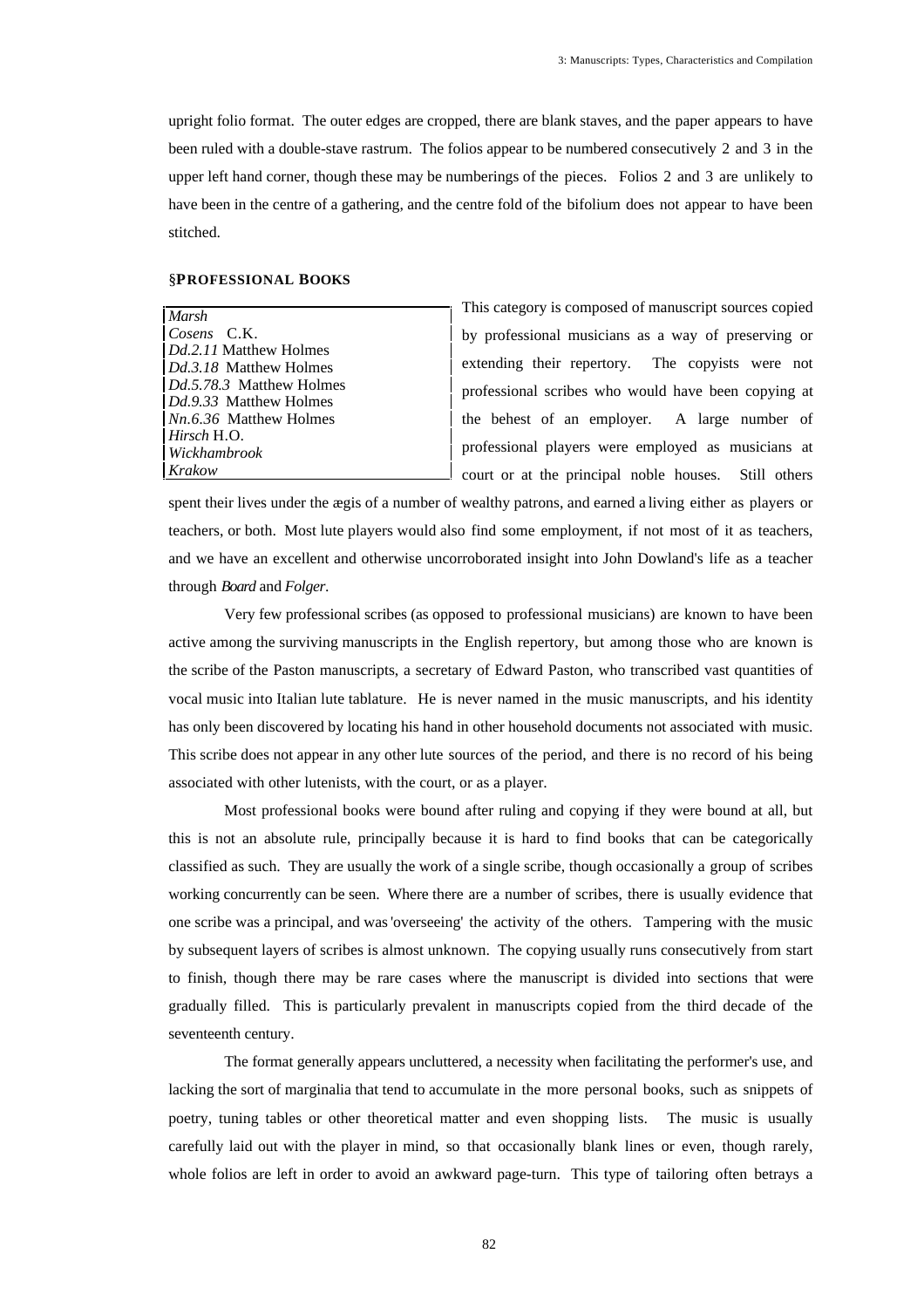practised hand as the music fits exactly the space designated for it, but the script is not necessarily tidy. The standard of accuracy and musical literacy in these sources is usually high, though the number of titles and ascriptions for the music is often correspondingly low. This element is also visible in manuscripts in other categories, though non-professional scribes seem to have a more parsimonious attitude to paper that sometimes leads them into awkward corners. This attitude can also lead to the appearance of layers of scribal activity, as the scribe or scribes will return to empty lines to fill them with short pieces. Blank pages at the end of professional books are rarely found, indicating either that all the available space was used, or that only those gatherings that were filled were bound up into the final manuscript.

One other peculiarity of the professional sources that may simply be a fortuitous coincidence is that they all make use of printed paper. *Hirsch* has a fragment of printed paper stuck into it and *Cosens* uses printed paper throughout; *Marsh, Dd.9.33* and possibly also *Nn.6.36* from the Holmes books use printed paper in combination with hand ruling. Four other sources also use printed paper: the pedagogical books *Dallis, 408/2* and *Trumbull*, and the personal anthology *Herbert*. *Trumbull*, however, may be another of the professional sources, since it seems to have been used as a teaching exemplar. Its position in the repertory is discussed above, and in Chapter 1.

Coelho's description of the Italian professional sources has much in common with the English sources in the same category. He states that because of their purpose, the books

therefore had short lives; there is a built-in obsolescence in professional books due to the commitment on the part of the copyist (who was probably the player) to provide "contemporary" music. By extension, these professional books are almost never anthological in nature. They contain music of a fairly limited time-frame and stylistic scope, and concordances are to similar manuscripts and printed books of roughly the same period. … The works in these sources, as in most professional books, are more challenging than are found in non-professional books.<sup>18</sup>

The main difference between the two traditions seems to be that the English sources contain considerably more music. In the Italian sources, the contents are most often arranged by genre, but this practice is almost unknown in English sources. The reason for this arrangement in the Italian sources may have been that it allowed the player to construct suites easily or, in the case of dance music, to play a sequence of courantes or sarabandes without repeating himself musically, or requiring the dancers to form new sets.<sup>19</sup>

<sup>18</sup> Coelho 1989, 7.

<sup>&</sup>lt;sup>19</sup> Very little is known about the use of lutes for accompanying social dancing. It is clear that the lute was too quiet an instrument, on its own, to provide a solid basis for dancers, but iconographic evidence such as Hermann van der Mast (1550-1604): *Henri III and his court at a ball celebrating the marriage of Anne, Duc de joyeuse to Margaret de Lorraine-Vaudémont*, *c*1581-4 (Musée National du Chateau de Versailles) suggests that quite a small group of instruments may have been sufficient for a relatively large gathering. Even here, however, the gathering are not clearly dancing to the three lutenists, but only being entertained by them. At present, there is no research that might lead to a better understanding of the use of the lute for accompanying dancing. Most depictions of lutes, particularly in the early 1600s are of single instruments and very small groups of people. Larger groups including a lute (or lutes) are usually of broken consorts or posed family portraits, while Dutch genre paintings frequently include a lutenist among social gatherings grouped about tables. Pictures of groups dancing to the lute are far rarer, and imply that its use was usually confined to a more intimate arena—it may have been used by dancing masters when teaching single pupils the steps.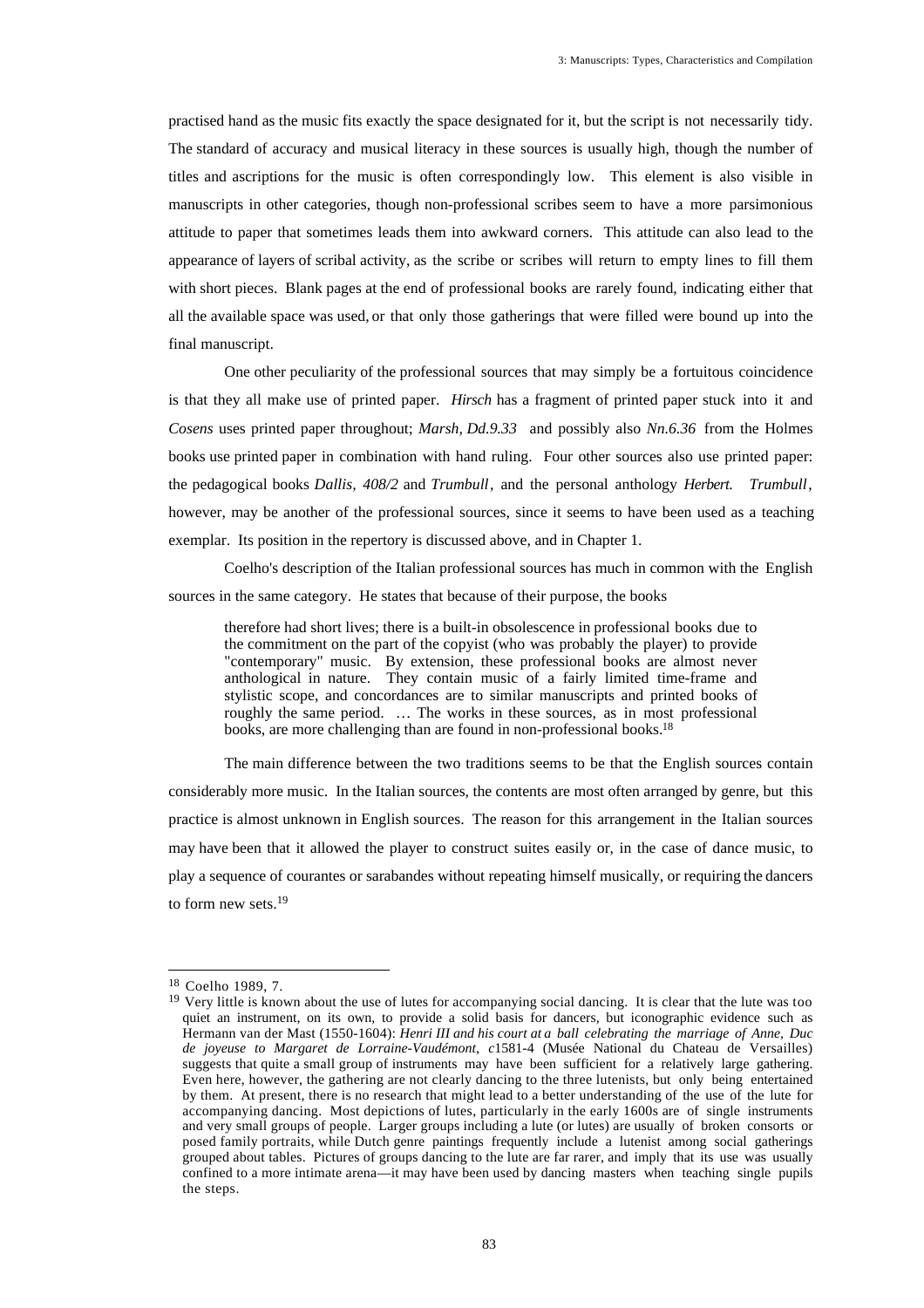Notable in the English sources is that professional lutenists (as distinct from professional scribes) often had quite 'poor' tablature hands, and a feature of professional books is the obvious speed at which they were written, sometimes occasioning 'shorthand' elements in the rendering of the tablature. Unlike the amateur, the professional did not have the leisure or incentive to develop an elegant but time-consuming script, and was probably not from a social background in which he would have been taught to write formally as a child. Apprenticed lutenists may have 'picked up' writing over the years, while musicians employed by the church may have been able to learn to write as adults. The theory that professional lutenists wrote the neatest hands is completely destroyed by examination of the hands of scribes whose history is known. Margaret Board and Jane Pickeringe (amateurs) both wrote extremely elegant and uniform hands, carefully laid out and executed, while Matthew Holmes (a professional) wrote a dramatically faster script which, although uniform, is still clearly written at high speed (his crossing-out bears witness). John Dowland possessed one of the messiest tablature hands surviving, shown in example 23.

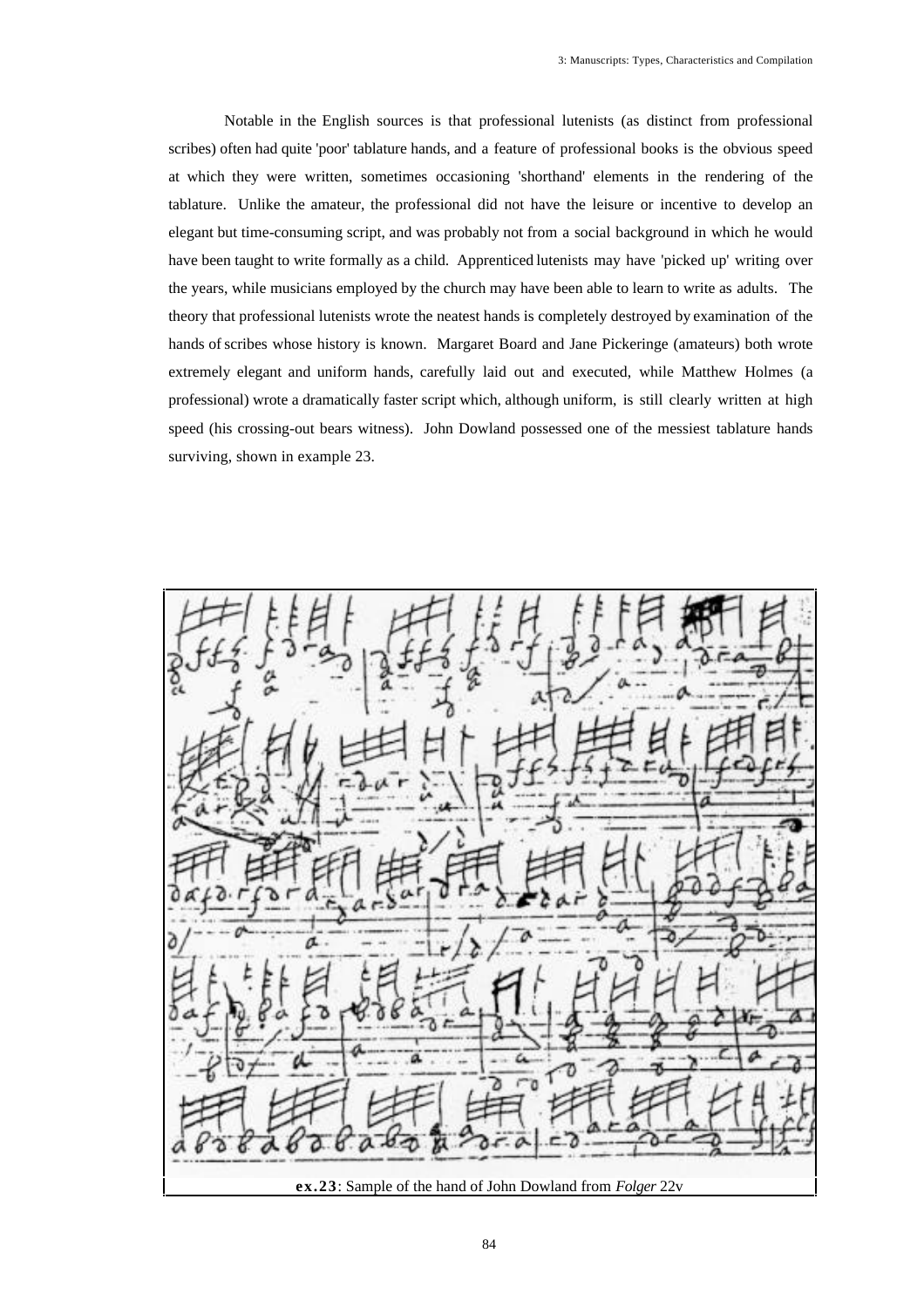Matthew Holmes appears to have been attempting to compile a comprehensive collection of all lute music current in England during his lifetime. *Dd.3.18*, as well as being one of the Holmes consort books $20$  is also a major source for English duet music.

The manuscripts can be sub-divided into two types: in the first group, the music was more often for performing rather than for teaching purposes, and the repertory tends to be almost entirely contemporary with the copying time, rather than retrospective. There may also be divisions composed by the scribe to music by well-known composers, though this does not seem to extend to complete original compositions. In the second group the relationship between the quantity of old and new music is reversed: the contents of the manuscript seem to pre-date the copying period, sometimes by several decades, though more modern music is always included. This is not surprising, when we consider that this is also the case with the repertory in most of the pupil's books. In the first group the book was almost certainly used to perform from, while in the second the purpose of the construction of a complete manuscript seems to have been to preserve a particular repertory. A teacher's repertory probably existed on single sheets that could be left with a pupil overnight for copying, and the second group represents the preservation of this comparatively ephemeral type of collection. In this type of collection one would expect to find evidence of pre-determined organisation, and also of a principal scribe who had control over the work of the others. *Marsh* and, although its position here is controversial, *Hirsch* both appear to be this type of source. *Marsh* is particularly interesting from this point of view as, though there is clearly the intention of some sort of pre-determined organisation behind its gap-filled compilation, that organisation is now unrecognisable. In addition, as well as some pieces of considerable length that involve page-turns, the layout of many other pieces also requires page-turns and awkward jumps through several pages. Basic grammatical errors such as whole chords displaced by one course and the hand itself suggests that the music was copied very quickly without checking back, and it seems unlikely, despite its being perhaps the most legible of all the sources, that the book was originally used for playing from.

The books that can be described with some certainty as being 'professional' books are very few in number, and even fewer when it is taken into account that all the Cambridge University manuscripts listed above, with the exception of *Cosens,* were written by the same scribe, Matthew Holmes. Information about the life of Holmes confirms the professional purpose of his manuscript collections.<sup>21</sup> *Cosens* is not one of Holmes's manuscripts, but seems to fit the criteria of this category because of the similarity in the type of its contents to that of the Holmes books. Like them, it is written out by a single scribe, and fills the manuscript almost entirely. He uses his own well-crafted divisions for many pieces in preference to those written by the composer, further supporting the suggestion that he is a professional player. The scribe of *Cosens* also deliberately arranges some of his pieces by genre, putting an exceptionally large collection of foreign preludes (for an English source) together, just as the compiler of *Hirsch* did when separating his dance and non-dance genres. The

<sup>&</sup>lt;sup>20</sup> Set of part-books for broken consort copied by Matthew Holmes: Cambridge University Library, Dd.3.18 (Lute); Dd.5.20 (Bass viol); Dd.5.21 (Recorder); Dd.14.24 (Cittern).

<sup>&</sup>lt;sup>21</sup> *See* Chapters 2, 6 and 7 for discussion of the Holmes books and their peculiar position in the repertory as a whole.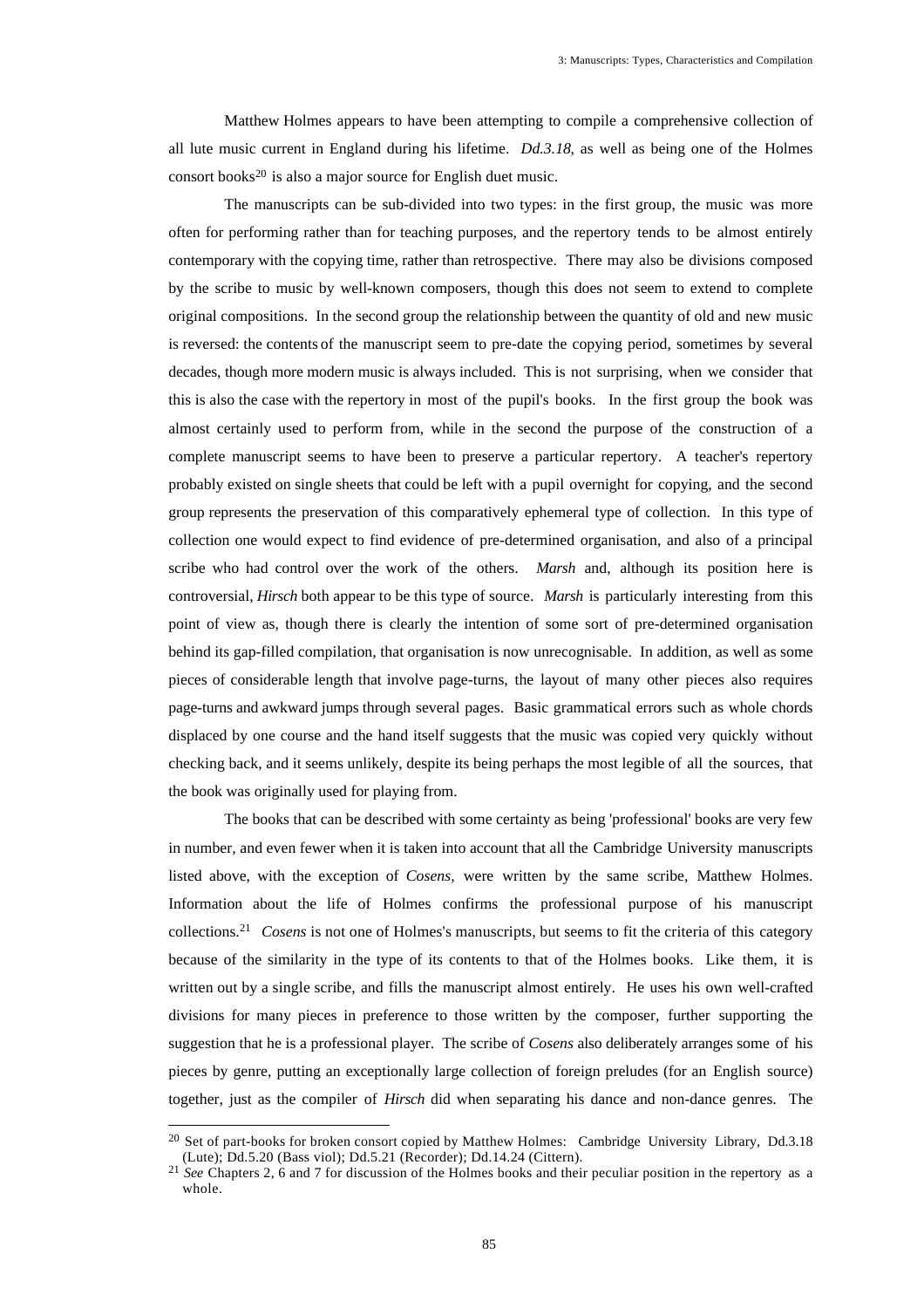purpose and provenance of *Hirsch* is highly controversial, but it has been placed in this category mainly because of the clear evidence that the principal scribe was ordering the contents of the book, and that the music seems to pre-date the copying by a substantial lapse of time.<sup>22</sup> The most plausible reason for this type of activity on the part of one scribe is that the book was a fair copy being made of a collection of ephemera.

The Holmes books are the most important in the entire English lute repertory for many reasons. Holmes's residence in the two cities (Oxford and London) that would have been the first to hear newly composed music, and also his being a professional musician ensure that the likelihood of his copying new music into his books very shortly after it was composed is extremely high. In addition the exceptional size of the collection and the number of years it spans (1580-1615) provide us with a superb picture of the repertory as it emerged and developed during its most active years. Naturally there will be numerous older pieces to be found among Holmes's more modern copying, but even this gives a clear idea of the music that he would have considered contemporary and fashionable enough to warrant its preservation in his collection. This may account for the slightly confusing appearance of some pieces more than once. In fact this is common enough in the first type of professional book to be a feature of its compilation, and is also seen in *Cosens*. It may be that the copying in these books only just remained abreast of new compositions, and the compilers may not have had a chance to play the pieces more than once, if at all, before copying in further music. In this case it would not be surprising to have forgotten a piece to the extent that hearing or seeing it again with, perhaps, a new set of divisions would have prompted its re-copying without checking back in the manuscript to see if it was already there.

The inclusion of *Marsh* in this list is also hard to justify on purely physical evidence. It could almost as easily be one of the household or personal anthologies, but it is listed here for a number of reasons. The hand is extremely fast, fluid and neat, there are very few copying errors, there is an almost total absence of titles or ascriptions, and the layout and overall appearance of the copying suggests a practised and confident scribe. In addition, the book seems to provide virtually a compendium of different types of music, the most unusual being a group of equal-pitched lute treble-ground duets that include both parts. This is unusual as grounds were not usually copied as they were so easily memorable. The layout of the pieces suggests that, like *Hirsch*, this manuscript may be an archive collection.

Unlike the other professional books in this category, *Wickhambrook* includes numerous ascriptions. However, the book was unbound, and is now stitched into an eighteenth-century white paper wrapper. Despite its unbound state, it is in good condition, though some leaves are clearly missing. The scribe appears to have been associated with John Johnson, and possibly also his son Robert, as the music in his hand in this book and in *Folger*, includes some pieces signed by John Johnson, and in *Wickhambrook* one piece (f.17v) apparently also signed by one of the Johnsons, though possibly by Robert in this case. The lack of grading of the pieces and the unusual table-layout

 $22$  The arguments surrounding this manuscript are described in detail in Chapter 7.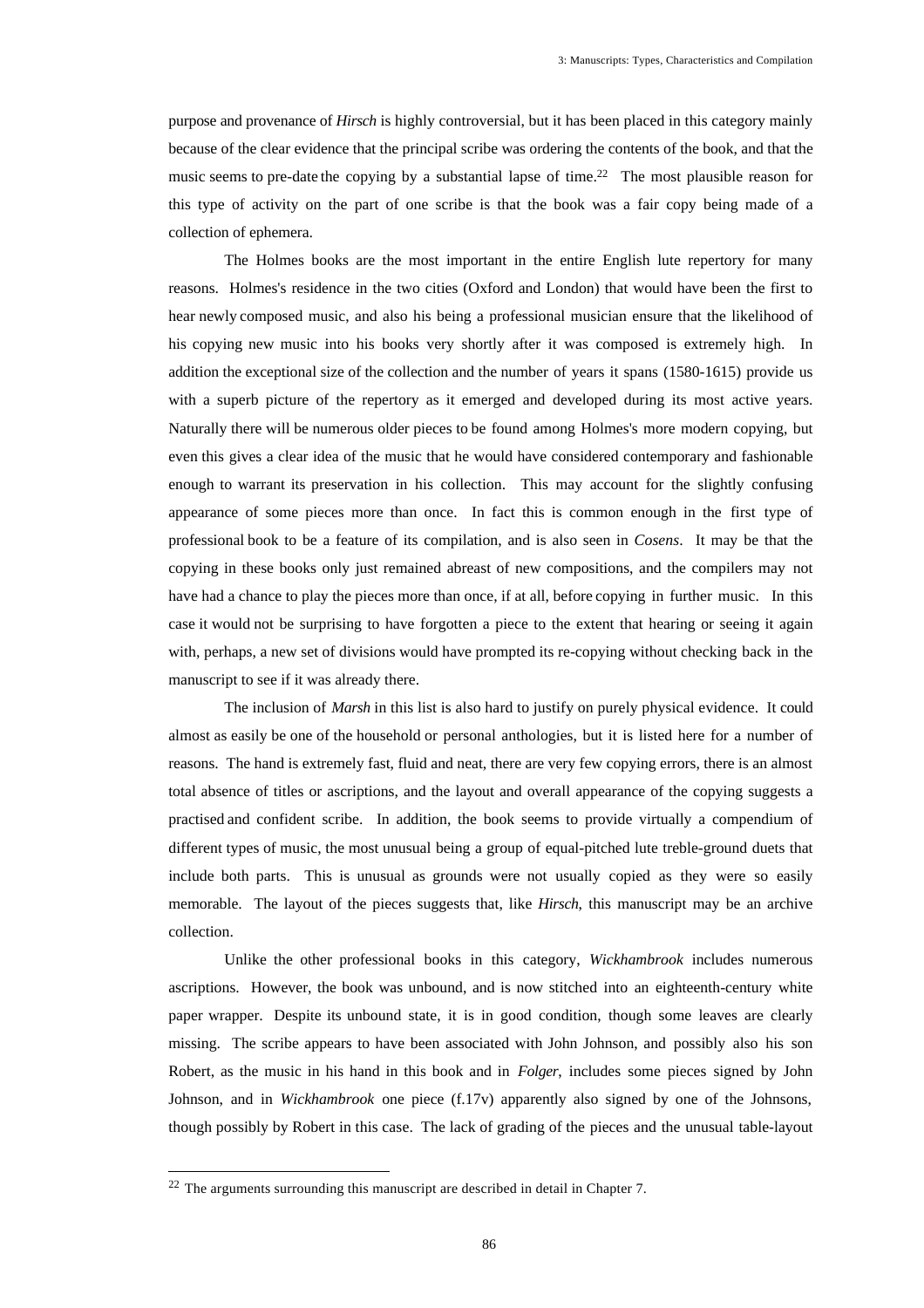of the duets make it unlikely to be a pedagogical book, and the lack of binding also excludes it from this category and that of household or personal anthologies. The scribe may have intended it to be a scribal publication, but the notation is slightly flawed, and some of the ascriptions were written by a different hand. The most likely explanation for the book's features and its contents places it in this category.

# **SUMMARY**

# PROFESSIONAL BOOKS

- Two sub-categories: 1. Music copied to preserve a performing repertory, and 2. Music copied for 'archive' purposes.
- PHYSICAL: Book usually bound after ruling and copying. May be some connection with printed paper. Sources are often larger than those in any other category.
- SCRIBES: Usually a single copyist who does not sign the book, but occasionally one or two pieces may have been inserted within the original layer, also by anonymous scribes. One copyist is always clearly the principal, and his social status may be of a servant or artisan. Standard of accuracy and musical literacy high, though personal 'shorthand' elements may be present. Accuracy may be patchy in 2. where some errors may be seen in notation. Handwriting always appears to be fast, may not be particularly polished, but is usually clear and legible. Performing indications are far less common in 2. than in 1. Blank folios are uncommon in 1. but not in 2.
- REPERTORY: Generally, all the music is of a similar (high) standard. 1. Repertory is usually contemporary with copying period, unless 2. when it is likely to be retrospective. Format clear and uncluttered, lacking marginalia, and often also lacking ascriptions. Some pieces may be copied more than once, and though the scribe's own divisions may be apparent (usually very competent), there are unlikely to be pieces composed by the owner.
- LAYOUT: 1. Copying runs consecutively from start to finish without pre-arrangement, pieces need not start at the top of a folio, but page-turns are always avoided, thus some unused lines may be seen. The book may have been copied over a substantial period of time. 2. Shows evidence of pre-determined organisation, page turns are not consistently avoided, and some basic uncorrected errors may be apparent. Usually copied fast and over a short period of time

| 408/2                                    |
|------------------------------------------|
| Dallis                                   |
| $2764(2)$ (reconstructed from fragments, |
| incomplete)                              |
| <i>Trumbull</i> William Trumbull (see    |
| above, Teaching fragments')              |
| Dd.4.22                                  |
| <b>Wemyss</b> Lady Margaret Wemyss       |
| ML Margaret L.                           |
| <i>Pickeringe</i> Jane Pickeringe        |
| Stowe389 Raphe Bowle                     |
| <b>Board Margaret Board</b>              |
| <i>Mynshall</i> Richard Mynshall         |
| <i>Sampson</i> Henry Sampson             |
| Folger                                   |
| Rowallan Anna Hay and Sir William        |
| Mure of Rowallan                         |

#### §**PEDAGOGICAL BOOKS**

Pedagogical books are those written by students of the lute, almost always under the direction of a tutor. In almost all cases, the identity of the teacher is unknown. There are two types of pedagogical book: the most common is that compiled by a young woman, or less usually a young man, from the leisured classes learning the instrument as part of their social armour, and easily forgotten when more important matters (such as marriage) took over. The second type was compiled by a man with a lower social status, who may have intended to use the skill either semi-professionally, or as an attempt to improve his social standing by complementing his other professional skills. The musical and textual standard of

the contents in the first type is generally high: the copious ascriptions are usually accurate, as are the versions of the pieces copied—sometimes in a simplified form compared to versions found elsewhere. Though the general attributes of the second type of scribe are similar—copious ascriptions, gracing etc., the accuracy is quite different if the scribe's youth, musical illiteracy or lack of experience leads to textual errors and untidy copying practices. *Mynshall* and *Dallis* are both of the second type, and are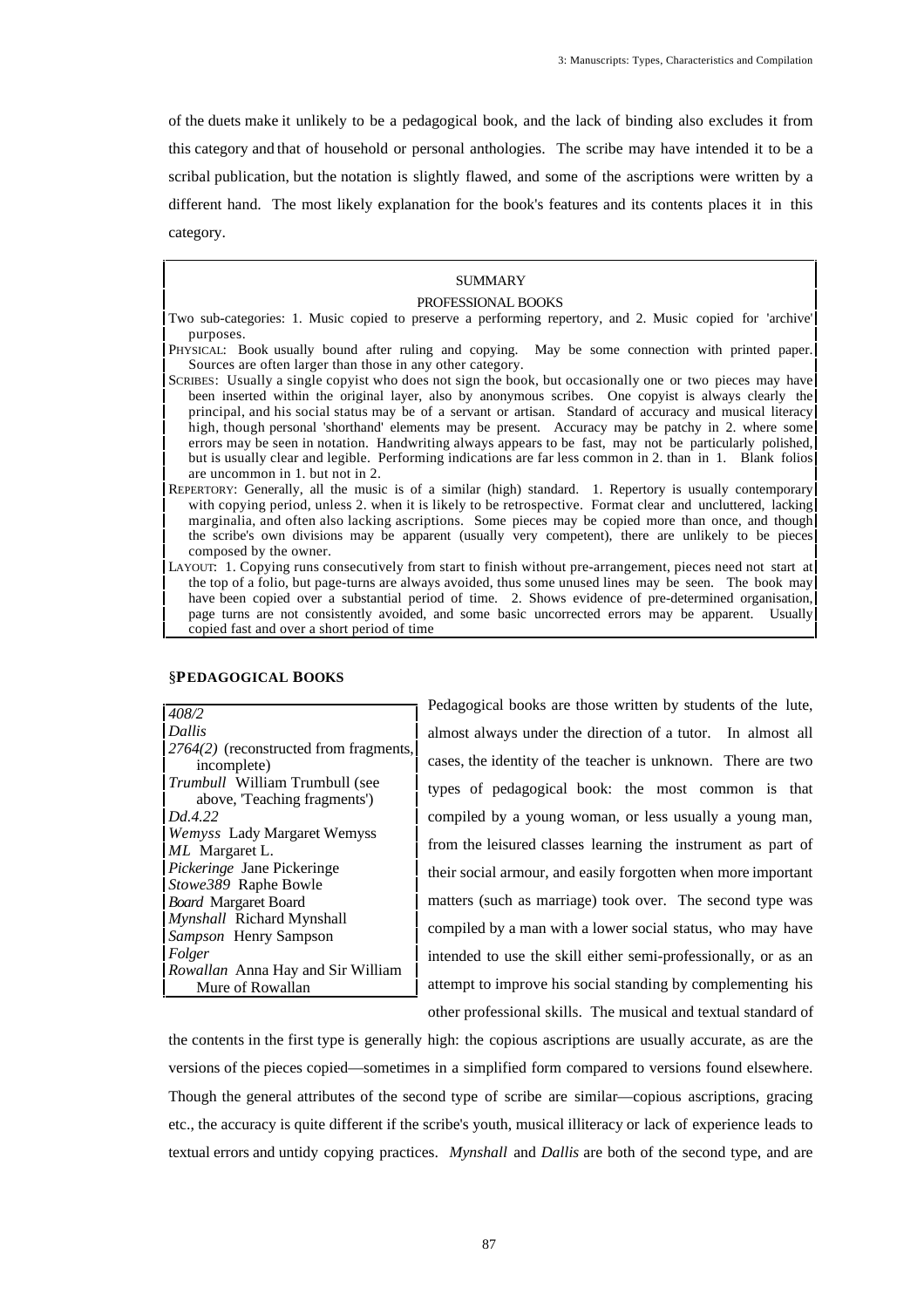significantly less skilled and meticulous in appearance and layout from the elegant and superbly presented collections of *Board*, *Pickeringe*, *ML* and *Sampson*.

Despite the existence of various types of contemporary literature mentioning music and musicians, there are no descriptions of a lute lesson or of the matters surrounding it that were taken for granted. There are quite detailed descriptions of the attributes expected of the nobility or gentry relating to music, and documents exist to support the reality of these somewhat idealised images: household accounts listing musical instruments and payments to both players and teachers for their services and for the supply of instruments and the peripheral consumables associated with their use. We know about the physical technique required to play the lute—where and how to place the fingers—often from continental tutors printed as a preface to music collections; even some basic information on how to tune the lute, but we have no information relating how the required skills were passed from teacher to pupil. The absence of any type of information in primary sources is partly due to the paucity of printed music tutors or collections of solo music, but is also usually the result of a practice being so widespread and generally accepted that any contemporary description of it is considered superfluous by those who practise it. Contemporary writers rarely have either an eye to posterity, or an appreciation of the possibilities of the future obsolescence of their subject to the extent that the teacher-pupil inheritance might be lost. This seems to be particularly true of music as opposed to other subjects contemporary writing tutors for instance answer many questions that it would be desirable to answer in relation to the lute: what might a prospective pupil expect from his lessons, and what did the teacher expect from the pupil and his employers? For how long would you engage a teacher if he was not already one of your servants? Were there differences in practices between teachers who were already household servants, and those employed from outside? Did the teacher supply the instrument or the books? How old or young should the ideal pupil preferably be? Who were the great teachers of the day? How long would it usually be before you were likely to be a competent player, or considered fairly good? How good could you become before you were vulgar? Was it a relatively expensive skill to acquire? One passing comment by Robert Burton in *The Anatomy of Melancholy* (1621) implies that it could have been quite costly to some parents, and—far from indulging a whim—they consider the attainment of the skill hard won, and worth paying for:

Our young women and wives, they that being maids took so much pains to sing, play and dance, with such cost and charge to their parents to get these graceful qualities, now being married will scarce touch an instrument, they care not for it.<sup>23</sup>

It is probably reasonable to assume that tried and tested methods of teaching in other spheres were applied to the teaching of music, and from this assumption comes the generally accepted probability that music lessons took the form of supervised practice sessions each day, in between which the student would copy music provided by the teacher into his or her personal collection, and practise the previous day's exercise. This form of intensive teaching is still employed today, though rarely as a

<sup>&</sup>lt;sup>23</sup> Cited in Boyd 1973, 4 where he states that 'Richard Mulcaster also made this observation in his *Positions*…, 1581'.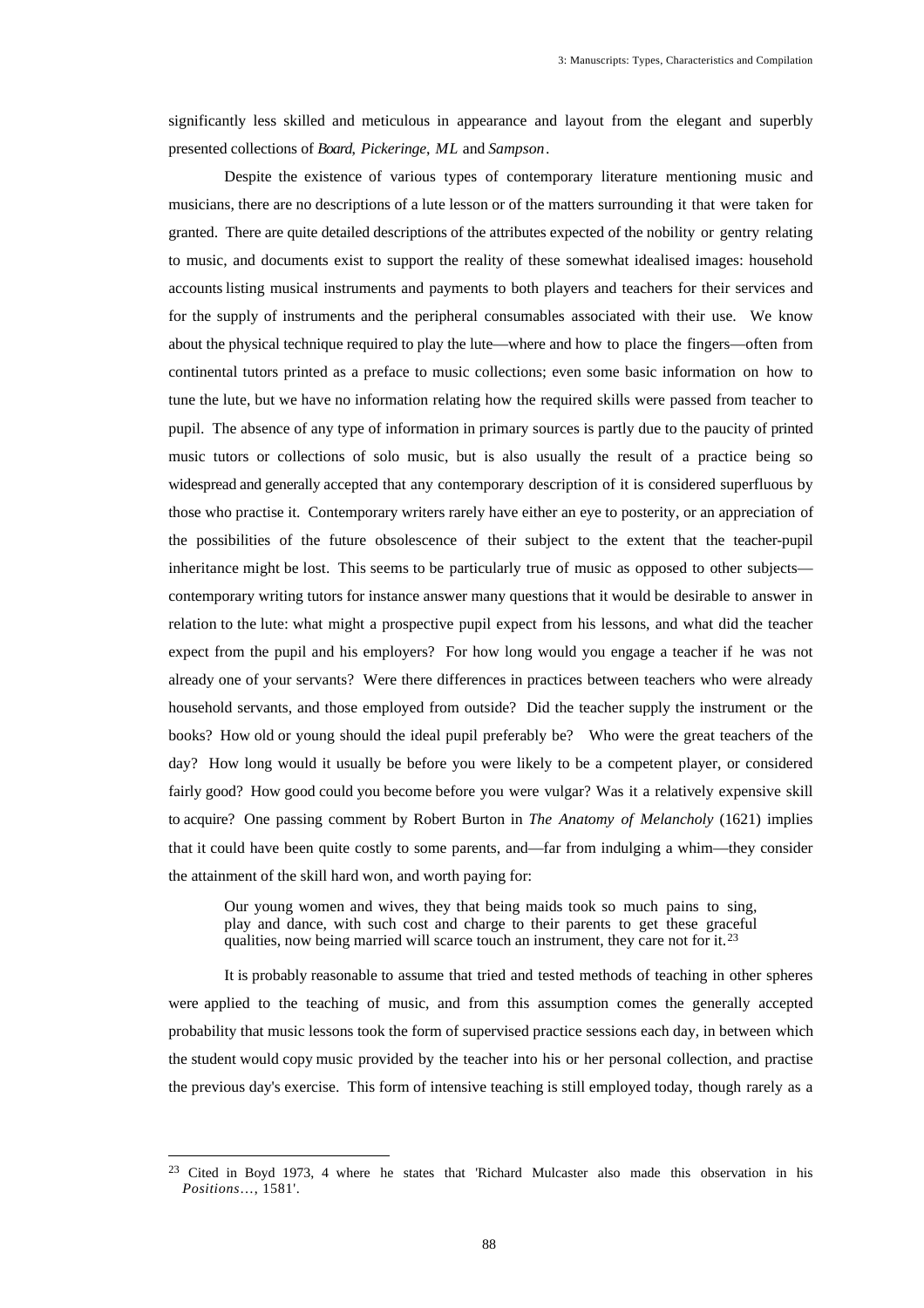way of acquiring musical skills, since there is unlikely to be the urgency in learning to play that there is in, for instance, learning a new language.

The type of book compiled by a student under the supervision of a teacher is usually bound after ruling but before copying. They are almost always written by a single scribe, but as the compilations often leave part of the manuscript unused, there are sometimes subsequent layers of scribes active. In some cases the teacher does appear to have been active, and this is the case in *Sampson*, *Board*, *Folger*, *ML* and *Dd.4.22*. The incidence of a group of concurrent scribes is relatively rare unless the second scribe is the owner's tutor. Often the only evidence that a teacher existed is in the graded difficulty of the music. Where several layers of scribes appear, the purpose of the book has usually changed. Sometimes a book that started out as being compiled under the direction of a tutor becomes a household or personal anthology, sometimes of a different owner. Where this is the case, the book is categorised by its original purpose.

Clues to the pedagogical purpose abound: in some cases such as *Board*, *ML* and *Folger* the teacher has been active scribally, correcting the music of the principal scribe and occasionally adding music themselves. Sometimes simply the progressive standard of the music from simple short pieces to more complex works betrays its origins. In almost all cases, the principal scribe, the pupil, has written his or (more often) her name in the book. Other evidence of a learning process can sometimes be seen in tables of graces, tunings, rhythms or solmization etc., and in the case of *Folger* a demonstration of techniques of varying a bass pattern. The presence of duets, particularly treble-ground types invariably indicates a teacher-pupil relationship within the book, particularly where it is not possible to play the duets from the parts as they are laid out. Duets were an ideal teaching tool, and the pupil would probably have learned both parts at some time. *Pickeringe* is a notable example of this practice, preserving a large proportion of the extant lute duets in the repertory in the first folios of the manuscript. It is perhaps odd that the duets are often copied in such as way as to make it impossible for two lutenists to play them from the same manuscript, implying that in this situation the second lutenist might play from memory or from another source, possibly the exemplar. This is not the case with *Wickhambrook*, where the second part of the duet is copied at the bottom of the same page or on a facing page, with the book inverted.<sup>24</sup> (It is probably significant that in other respects this book does not appear to be a pedagogical collection.) Treble-ground duets often lack their grounds, particularly where they were undoubtedly well-known ones that any lutenists might have been familiar with. Watching modern duettists play, the ground player will read the music perhaps for the first two statements of the ground, and then his eyes will begin to wander and the music ceases to be necessary.

Pedagogical books make up by far the largest category among the Italian manuscripts, and many of them were written by noblemen. One of the main characteristics of the Italian books seems to be the plurality of hands—the opposite of the situation usually found in the English sources. The teachers are also far more obviously active in the compilation of the books, probably indicating

 $24$  ff.15v and 16.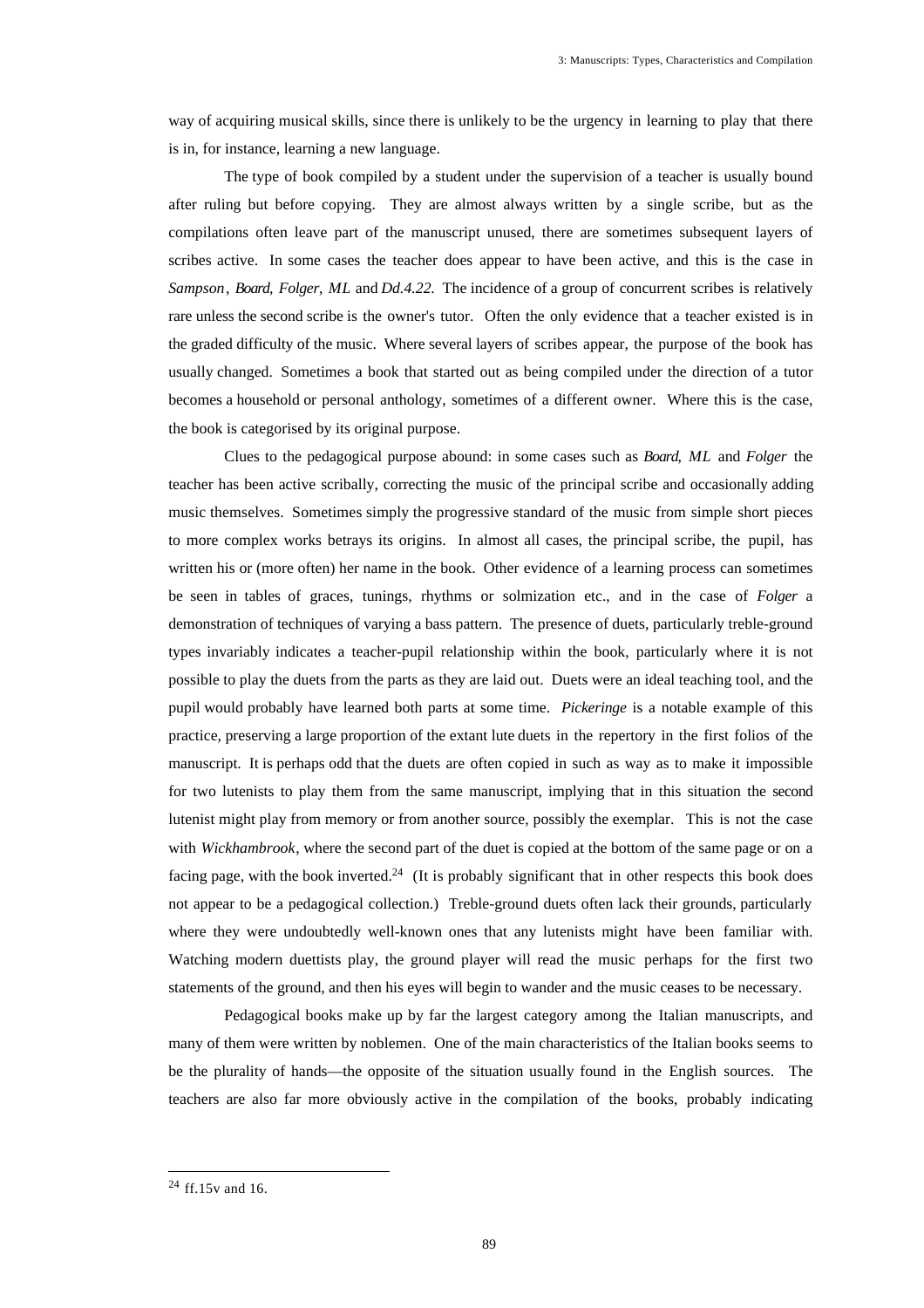differing teaching practices between the two countries, and their identity is often well known and documented.

A plurality of hands is one of the main characteristics of these books, for most of them were used by a succession of owners over a long period of time. Consequently, the repertory contained in these manuscripts is quite diverse in both style and in chronology. A table of contents was often started but rarely finished …. Unlike professional books, one finds in these sources a profusion of fingerings and other aids for the student lutenist. Usually, these books also contain pages of a purely didactic content, such as tuning charts, simple exercises in realizing figured bass, exercises in playing scales, chords and arpeggios, and in one case, transposition. One can usually distinguish the hand of the teacher from that of the student(s). The clearest example of this is in *Perugia*, in which the steady hand of Falconieri (?) is contrasted with the tentative hand of the student, whose quill technique (like his lute technique, judging from the pieces in this hand) was neither clean nor secure. … in *Rome 4145*, pages are consistently left blank after *passacagli*, probably to leave space for the student to compose his own variations.<sup>25</sup>

The English sources are also chronologically diverse, but not for the same reason that the Italian ones were. In the English manuscripts, this sort of diversity is probably attributable to the tutor having collected his teaching material over a substantial period of time or using his own pedagogical book as an exemplar, as is the case with *Trumbull*. He offered the music to his student in an order of difficulty that had little to do with its currency or present popularity. One of the identifying features of the English pedagogical sources is that their repertory is often very old-fashioned. *Dallis* is an extreme example. It is clearly dated by the scribe 1583, and to judge by the copying was probably written over only a very short period of time. It has been dated by its repertory 1565-80, disregarding the scribal indication and the fact that some pieces are undoubtedly copied from Adriansen 1584. Much of the repertory is emphatically early, with music copied from continental prints dating from the early 1500s right up to the clearly very up-to-date Adriansen print; but the inscribed date indicates the true period of the book. *Dallis* has other interesting features that set it aside from the mainstream of English lute manuscripts: it makes use of time signatures long before they became common in English lute music, and also incorporates lute songs and a number of psalm settings, neither of which genre made any impact on English taste. This type of mixture would more usually be found in foreign collections such as *Vilnius* and undoubtedly appear in *Dallis* as the result of the scribe copying much of his music from foreign printed collections. *Sampson* also shows a discrepancy between the date of the repertory and the date of copying, though in this case not quite such a significant discrepancy because Henry Sampson was not copying a repertory drawn mostly from continental prints, but from a more specifically English tradition. To judge by some of the contents, the book could easily date from the late 1500s or the very early years of the seventeenth century. The watermark, though, is dated 1609, and the book is accordingly dated *c*1610.

Tables of contents are not particularly common in any English manuscripts, and they are no more so in this category. In general, French tablature sources do not contain a great deal of fingering. What there is, is usually limited to indication of the right hand index finger, and where this appears, it is consistently notated through the work of a scribe. The right hand thumb and middle finger may also

<sup>25</sup> Coelho 1989, 8.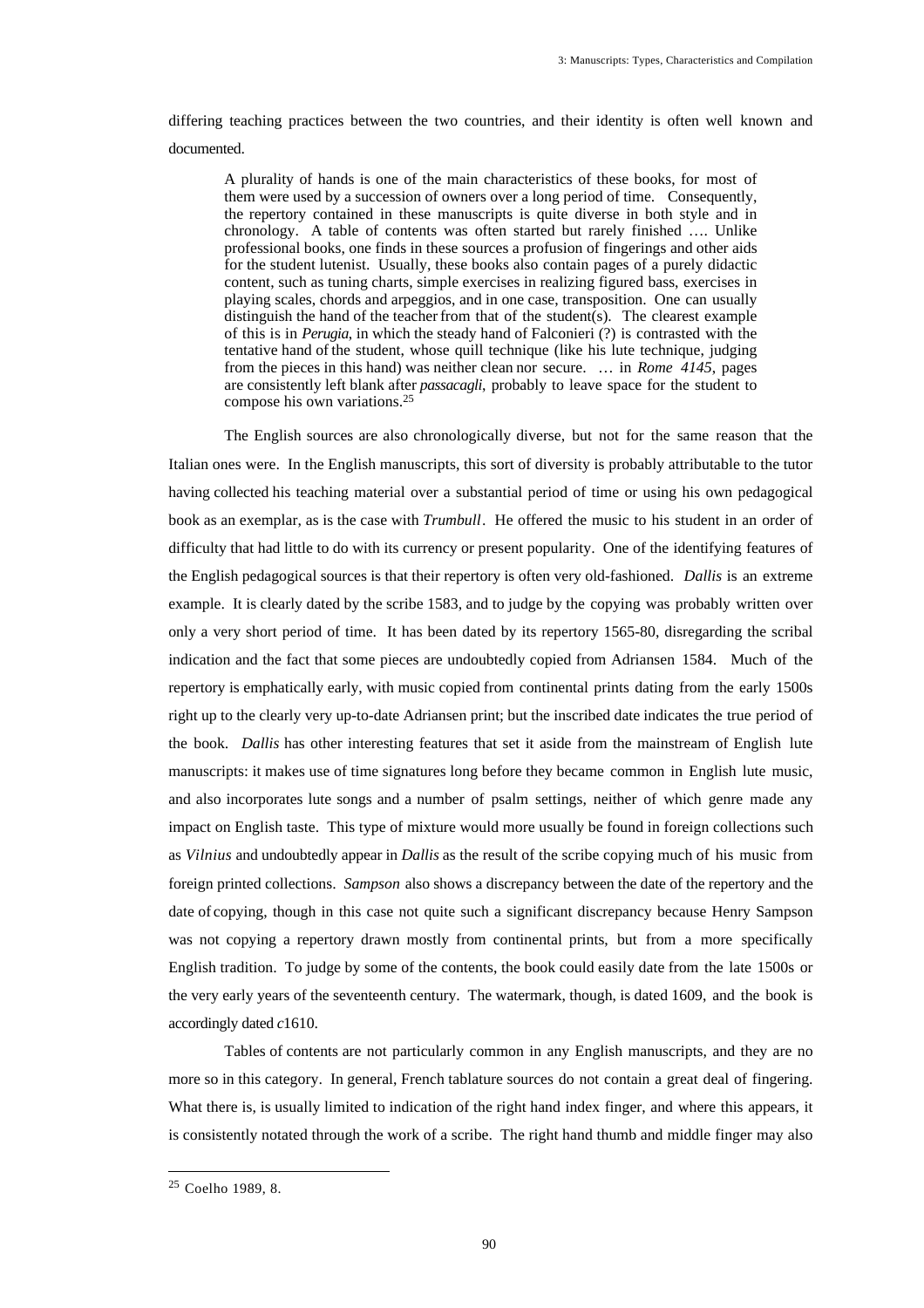be indicated. Fingerings are not limited to pedagogical sources, neither are graces, which often vary from scribe to scribe in both range and interpretation.<sup>26</sup> Hold signs are often added to the copying of a scribe by a teacher, but the practice is invariably not taken up by the pupil following the teacher's example. The use of hold signs seems to be a particular feature of the duct of some scribes, and the rare treble hold sign is a significant feature of only a few scribes. Some scribes indicate neither graces nor fingering, but there is no correlation between their use and the purpose of the manuscript. As for the professional sources, we should be wary of assuming that a scribe is inexperienced because his writing is messy. Even the young Richard Mynshall can be excused for his awkward italic tablature hand when we examine his index to the book, for which he uses a secretary script with considerably more fluency and consistency than we might expect, given the state of his tablature pages.



The English pedagogical manuscripts are not the largest category in this group of sources, and none seem to have been written by noblemen.<sup>27</sup> These books belonged predominantly to women, and none of those in the period 1530-1630 came from a noble family. As well as Robert Burton's comment on the desirability of the quality gained in learning to play the lute and to dance (see above),

<sup>26</sup> Graces and their interpretation are discussed in Spencer 1976C and *EMc* iii (1975) by various authors.

<sup>27</sup> The only book known to have been written by an English nobleman that has survived is *Herbert* and this does not appear to be one of the pedagogical sources. Francis Willoughby became a nobleman some time after the compilation of his lute book, *Willoughby*.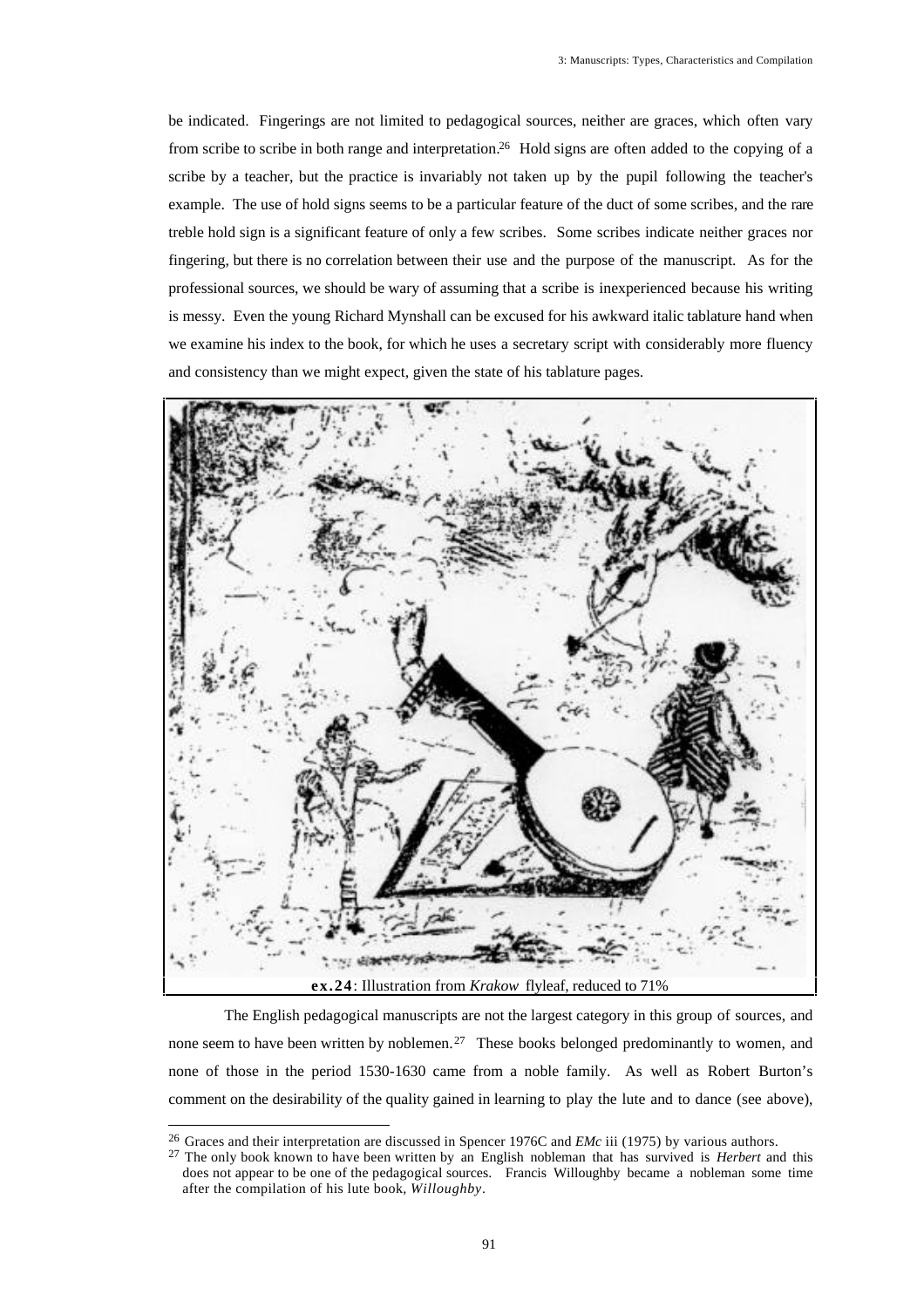another indication of the usefulness of the instrument is illustrated by one of the end-papers of *Krakow*, shown in example 24, and the matter is confirmed by the author of *Burwell*:

All the actions that one does in playing of the lute are handsome, the posture is modest free and gallant … The shape of the lute … sets [the body] in an advantageous posture.

The beauty of the arm, of the hands and of the neck are advantageously displayed in playing of the lute. The eyes are employed only in looking upon the company. … Nothing represents so well the consort of angelical choirs and give[s] more foretastes of heavenly joys and of everlasting happiness. For the advantages of marriage how many bachelors and maids have we seen advanced by this agreeing harmony. When persons of both sexes have neither considered wealth nor beauty of the person, but suffering themselves to be drawn by the charms of this sweet melody. Some hath believed that they should possess an angel incarnate, if they

could unite themselves by a marriage to a person that enjoys this rare quality.

… Of all the arts that I know there is none that engages more the inclination of men than the lute. For ravishing the soul by the ear and the eyes by the swiftness and neatness of all the fingers.<sup>28</sup>

Perhaps this explains why those books written by young unmarried women seem to date only from their pre-marital years, with no evidence that they were still learning or adding music after marrying. Even the later additions to sources such as *Board* or *Pickeringe* seem to bear no relation to the original owner.

*Trumbull* is included here mainly because of the high proportion of duets it contains and the known history of the scribe. However, William Trumbull clearly also used his collection of loose leaves as a teaching exemplar, and its overall appearance does not match those of the books compiled by the higher classes, which were bound before copying. *2764(2)* is also in this category because of the proportion of duets, though it is difficult to get a reasonable idea of the original use for a manuscript that survives in such an incomplete and damaged state, and it may have been a teaching exemplar as *Trumbull* became later in its life. In this type of collection, the duets nearly always appear at the beginning of the compilation, though they are scattered through *Trumbull*, possibly because the book was never bound and the original order may have been disturbed. Collections in which there are a group of duets later in the book are often not pedagogical. Other books with large numbers of duets are *Ballet*, *Folger*, *Marsh*, and *Wickhambrook*. If bound teachers exemplars existed, it is likely that a pedagogical book would look like the exemplar from which it was copied. If this is the case, then some of the books in this category may be exemplars. *Trumbull* and *2764(2)*, both unbound collections, may be this type of book, particularly as the assumption that *Trumbull* was originally a pedagogical book rests entirely on the fact that he originally worked as a secretary. Someone of this social class would be unlikely to have employed a lute teacher while he was learning the skills of his adult trade, though he may have been fortunate enough to have had a lute-playing friend or relation who taught him for little or nothing when he was a child (as was the case with Daniel Bacheler). Since there is almost never any evidence giving the name of lute teachers, it may be wrong to assume they were the well-known composers of the day, and more of them than we currently suppose may have been well-meaning amateurs like William Trumbull. The ladies who compiled books such as *Board*,

<sup>28</sup> *Burwell*, 43v-45.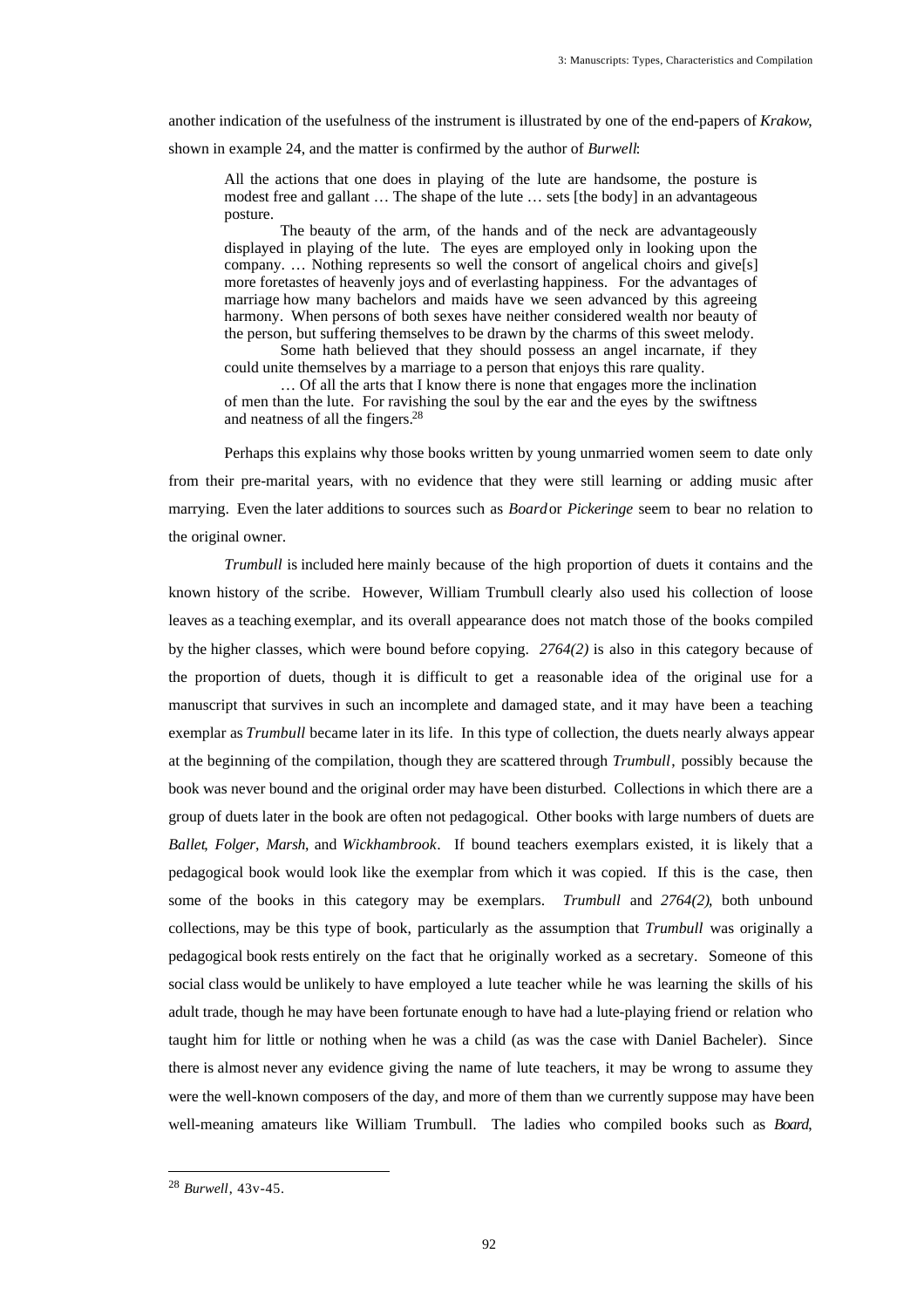*Pickeringe* and *ML* seem to have been taught by masters of the calibre of Dowland, but their books reach a considerably higher standard, and are noticeable better crafted as a whole than the collections of such as Dallis's pupil, Richard Mynshall and Henry Sampson.

It is unusual to be able to name the teacher as well as the pupil in a book, but *Board* is an exception. In it, the hand of John Dowland is apparent, not only copying whole pieces of music but also adding a solmization table to the book's flyleaf and adding hold signs to some of Margaret's copying (see example 25).

Dowland's activity however, is limited to only a part of the book, and it is quite likely that he was not her first, nor her principal teacher. No other scribe seems to have intruded on Margaret's copying though. This is not, however, the only source to show the signs of the teacher's input. Dowland makes a similar contribution to *Folger*, both copying music of his own and adding hold signs to the copying of one of the other major scribes. The discussion of Richard Allison in Chapter 7 shows a scribe active in a large number of otherwise very diverse sources, in a manner that also suggests him to be a teacher.



*Folger*, once believed to have belonged to the Dowland family, has been dismissed as having been Dowland's book after a comprehensive examination by John Ward.<sup>29</sup> Its contents and their layout indicate amateur origins on the whole, though Dowland was clearly one of the scribes and was undoubtedly acting in a pedagogical capacity just as he was in *Board*. However, the scribe that Dowland appears to be teaching, despite having been the copyist of the majority of the contents, is not the origi-

<sup>29</sup> Ward 1976B.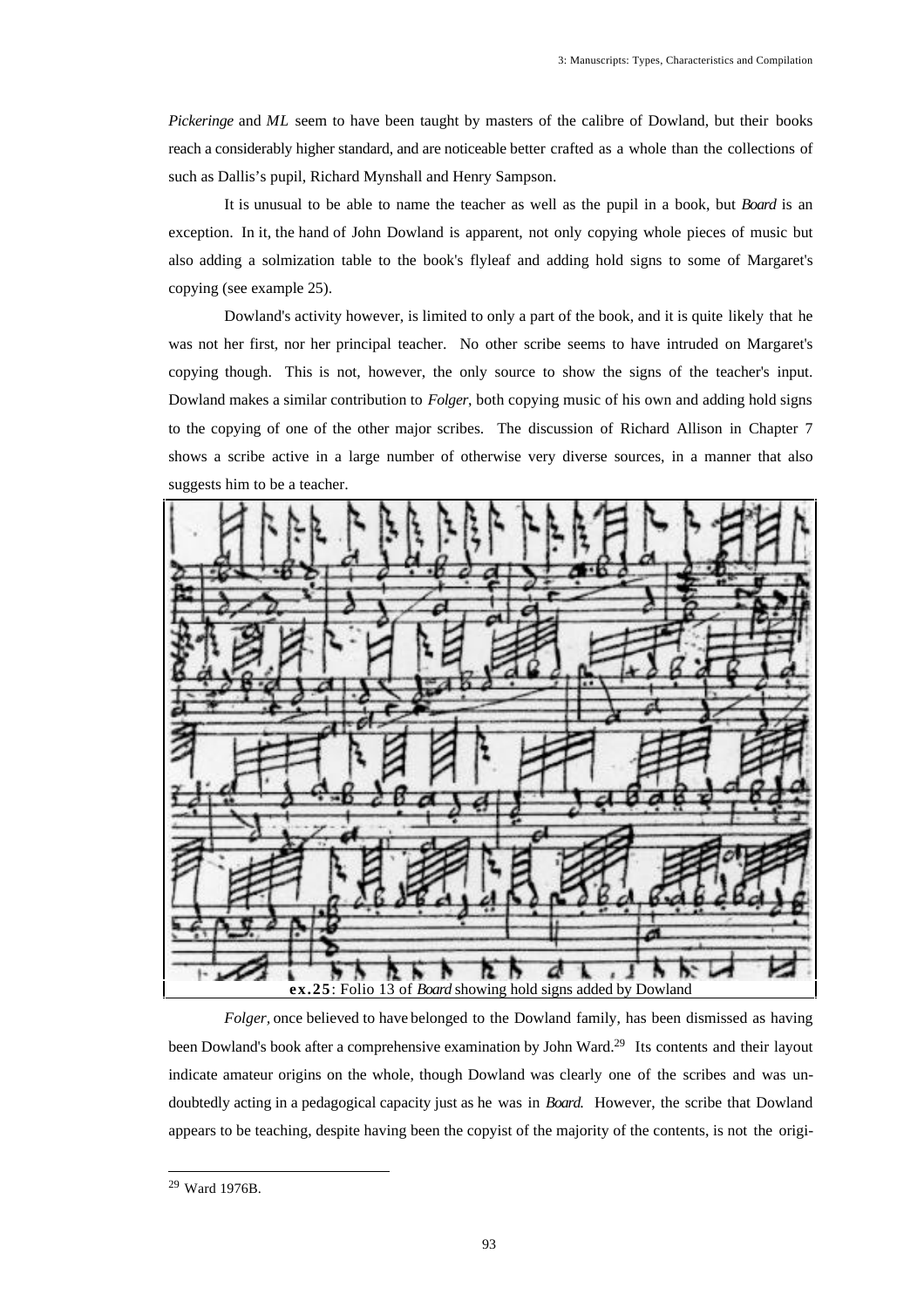nal scribe, and the large number of other hands makes this source unusual among the pedagogical books. John Ward discusses the pedagogical activity in this book in great detail and with convincing clarity. Although he describes some treble hold signs as slurs etc., he has nevertheless correctly identified the fact that many of these performance marks were added by a scribe other than the copyist of the tablature. His discussion of the demonstration of different forms of notation and the exercise in a varied bass pattern shows perhaps the clearest example of teaching activity in any pedagogical source.<sup>30</sup> It appears from the signatures of both John Dowland and John Johnson that the Scribe B, who completed music written by the original scribe, Scribe A, not only invited acquaintances to contribute pieces but also had the eminent professionals of the day autograph their compositions and, in Dowland's case, copy his own music and offer some performing advice for some other music. It is possible that the Scribe B was the teacher of Scribe A, who wrote simple dumps and other duets and gave their titles in a youthful hand. Scribe B may have been acquainted with masters such as Dowland and Johnson, and may even have been an eminent composer himself. Whatever their relationship, the repertory in this book is also unusual among others in the category in that it is relatively up to date.

The three books written by Jane Pickeringe, Margaret L. (*ML*) and Margaret Board are the principal representatives in this category; a group of manuscripts copied by young gentlewomen in immaculate scripts, and with great pride in their presentation. As Spencer points out, these manuscripts are all 'large, wide-ranging collections containing quite difficult pieces, reminding us of the playing standard reached by these amateur lady lutenists'.<sup>31</sup> Despite the high playing standard they reached, none of the pedagogical scribes seem to have written their own music or divisions.

*Sampson* does not show the didactic tables found in the other sources, but instead offers an unusual instance of a single piece ('Mrs Whites Choice') written out twice consecutively in different keys and with slightly altered divisions (see example 26). This seems to be an exercise in transposition: essentially the pieces are the same, but the divisions on each strain are slightly altered, leading the proud intabulator to ascribe the first version to its composer, John Dowland, and the second to himself, Henry Sampson.

This small clue gives a valuable insight into the attitude of the Elizabethan lutenists towards authorship of a piece. Clearly when a composer or player invented new divisions to an old tune, then it was the practice to write his own name at the end of the piece, thus appearing to claim authorship for the whole. This practice would explain why, not infrequently, one piece may be ascribed to a variety of composers through a group of sources. The copyist was not ascribing the original composition but only the divisions. In its turn, this is a reflection of the prevalent attitude towards eclecticism in any form of invention—literary or musical—in Elizabethan life, though the practice and the philosophy behind it was already in decline by the middle of Elizabeth's reign. Quoting a pre-existing and usually recognisable work lent authority to the new music, as well as imparting a sub-

<sup>30</sup> Ward 1976B, 8-9.

 $31$  Spencer 1976C.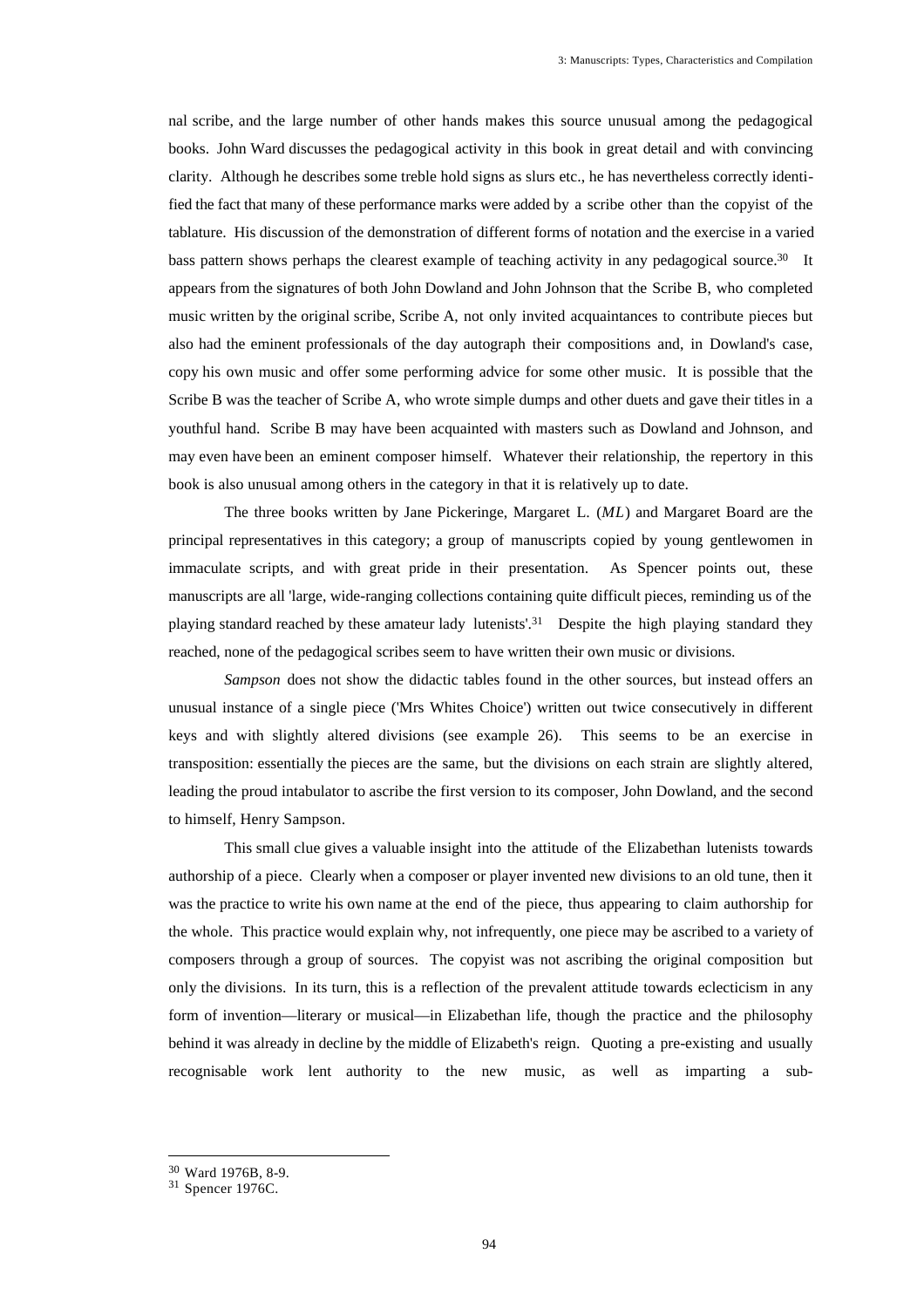tle added dimension for the initiate. A musical practice that has declined since that time is the writing of variations or sets of divisions on a well-known tune or ground, originally considered an important part of a composer's education.

**ex.26**: *Sampson* folio 7, reduced to 60%

*Trumbull*, discussed above and in Chapter 1, has some features in common with the professional books but, like *Mynshall*, is well supplied with ascriptions. *Mynshall* is included in this category, though it seems surprising that a teacher should have allowed so many grammatical errors to creep into the copying. On the other hand, the age of the scribe (15) and the layout, which matches most of the features of the other pedagogical books, places it here. Richard Mynshall later became a town musician, but even without the date  $(1597)^{32}$  this book was clearly compiled in his youth when his copying betrays his lack of musical literacy and unease with the new italic hand, coupled with an exuberant but uncontrolled decoration (see example 27).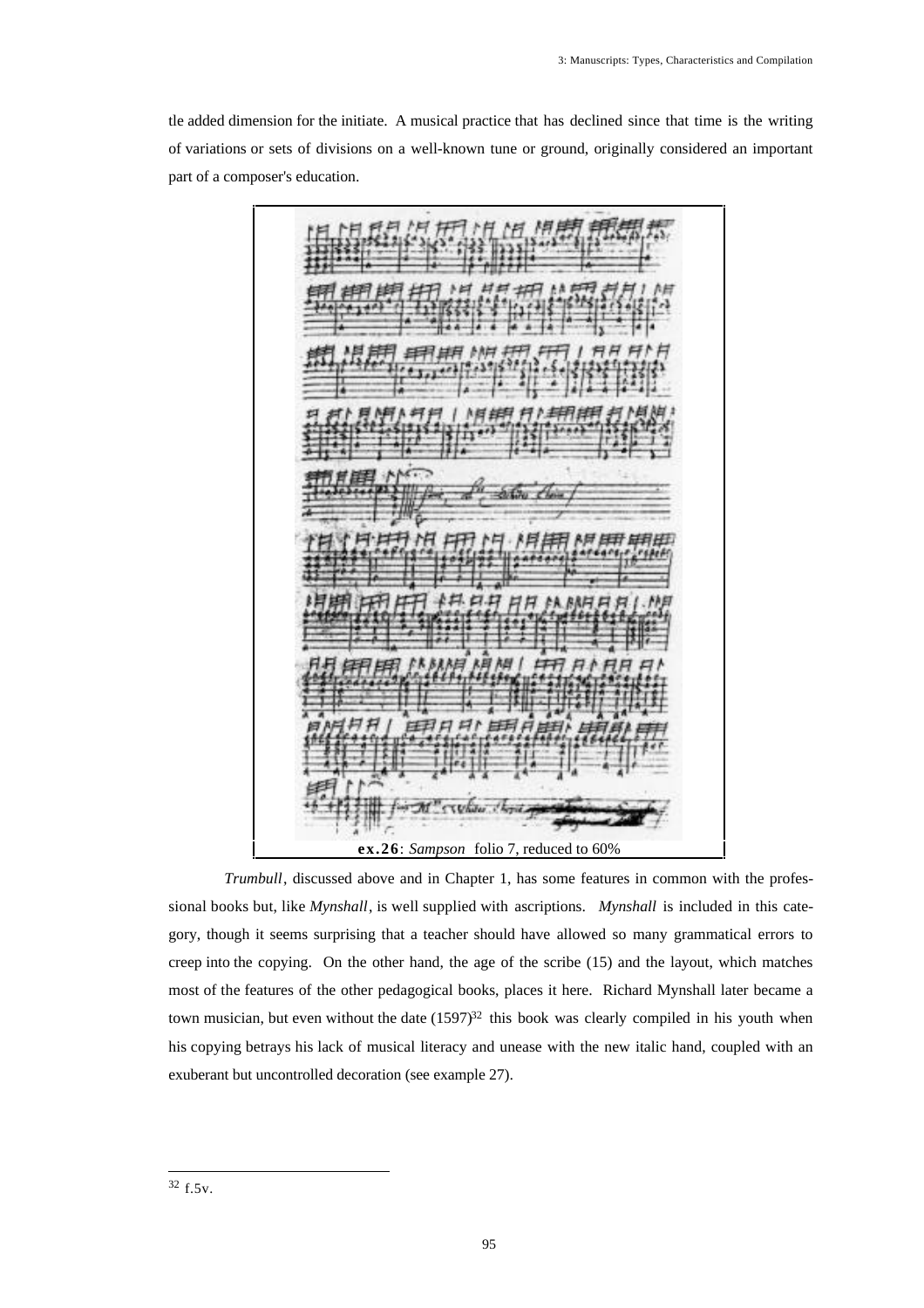

*408/2* is difficult to categorise as its binding and end-papers (if it was originally bound up) are missing. The retrospective repertory and the standard of the music make this category far more likely than any of the others for this book, though, and the added similarity in layout to *Sampson* makes its presence here justifiable. *Wemyss* may also be misplaced, but the age of the scribe alone justifies its inclusion, as a scribe who started to compile at 12<sup>33</sup> would be unlikely to be working on a household or personal anthology. This manuscript dates from the middle of the seventeenth century, but is included in this study as it contains much *vieil ton* music. It seems to have become a household book later in life, when a number of scribes added music to Margaret's beginnings. Anna Hay, the scribe of *Rowallan*, joins the ranks of young lady lutenists who wrote a lute book before their marriage. The simple style of the music in her hand and that of her sister, Mary, and the age and station of the scribe make it highly likely that this was a pedagogical book, though its original purpose has been obscured by the activity of a subsequent owner, Sir William Mure of Rowallan, who used it as a commonplace book, entering poetry and music, including some arrangements of his own. From this time on it became a household or personal anthology.

In the case of *2764(2)*, a great deal survives of a source that was probably originally a reasonably large and comprehensive lute book. It has been reconstructed by removing leaves from bindings of a group of manuscripts in Cambridge University Library. Some of the leaves are quite badly damaged, but the source is not classed as a fragment as much of its original character is evident.

<sup>33</sup> Margaret Wemyss (1630-49) signed the second folio 'Begunne june 5 1643'.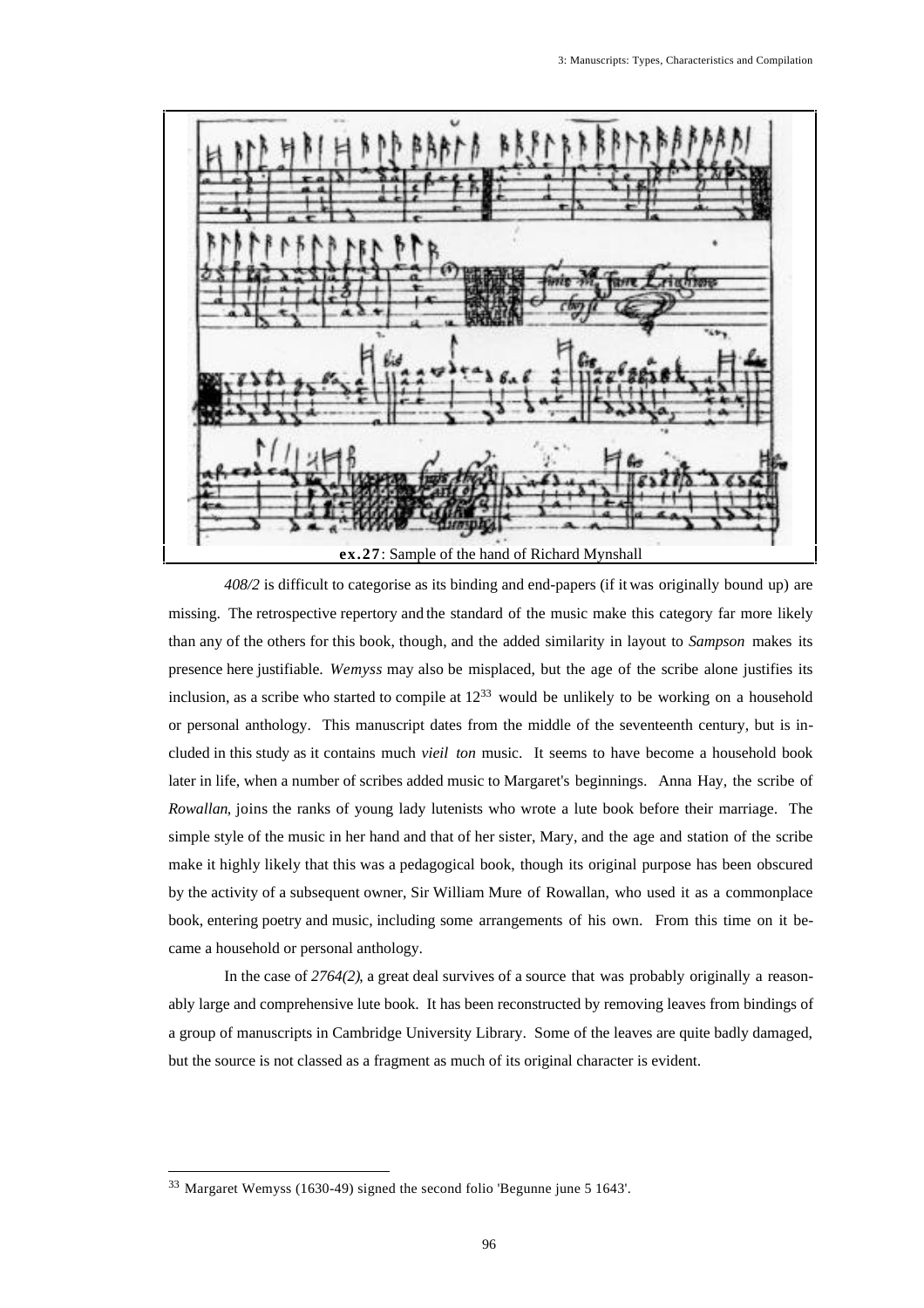# SUMMARY

### PEDAGOGICAL BOOKS

Two sub-categories: 1. Main group, copied by young women (or, less often, men) from the gentry or minor nobility learning for leisure, and 2. Copied by lower class men who may use the skill semi-professionally later.

PHYSICAL: Book is usually bound after ruling but before copying.

- SCRIBES: Compiled under the direction of a teacher. 1. Handwriting and presentation generally elegant and textual standard generally high. 2. Musical literacy, handwriting and layout of noticeably lower standard. 1. & 2. Identity of teacher usually unknown, though evidence of his activity may be seen in corrections or performing indications. Fingerings and graces may be used. These sources are sometimes heavily graced by the pupil. Scribe almost always writes his/her name in the book, and initials are likely to be stamped on the cover. Didactic material is likely to be present in the form of tables or different settings of single pieces. Usually written by a single scribe, though this scribe may be interrupted or emended by a teacher. REPERTORY: Copious ascriptions, usually accurate. Progressive in musical standard from simpler pieces (usually duets, often only one part is copied) to sometimes quite difficult works, depending on the length
- of the copying period. Where both duet parts are present, they may not be on the same opening. Some easy versions of difficult pieces may be found. Repertory is likely to range from very old-fashioned to contemporary, and may be entirely retrospective. Music composed by the owner is not included. LAYOUT: Later layers may be present, as these books often leave blank folios at the end of the collection, and
- sometimes *passim*. 1. Music usually carefully fitted into the available space, and some gaps may be filled with very short pieces. New pieces usually start at the top of a page. 2. Pieces may have missing bars or strains that are written in wherever there is space. Sometimes confusing and corrupt versions of pieces. 1. & 2. Unused lines are generally avoided, and the scribe may make awkward compressions to facilitate this. Copying span of the original scribe is likely to be very short—usually for the duration of their teaching only, though later layers may continue for some decades.

### §**HOUSEHOLD OR PERSONAL ANTHOLOGIES**

*Ballet* William Ballet *Brogyntyn Herbert* Edward Lord Herbert of Cherbury *Trinity Thistlethwaite* John Bam… *Straloch Euing RA58 31392 Willoughby* Francis Willoughby *Osborn Lodge* Giles Lodge

This category covers the books containing the personal collection of amateurs who played the instrument as a pastime. Many pedagogical books ended up becoming personal anthologies, but the manuscripts listed below were originally begun as private collections. As household books, they were often added to by guests in the house, or visiting lutenists, as well as resident players in a large household. It is not unusual to find a large number of scribes active, often concurrently, but also in layers as the

book was passed on to subsequent owners. Thus the scribal activity can be divided into two categories: either the manuscript is the work of a single scribe, with any gaps possibly filled in by a further scribe (or, rarely, scribes) at a later date (e.g. *Herbert*), or the manuscript is the work of a group of scribes, all working together, or within a very short time span (e.g. *Willoughby, Thistlethwaite*<sup>34</sup>).

<sup>34</sup> John Ward (Ward 1992) describes this book as 'a professional's miscellany', and dismisses the anomalies that this idea gives rise to as quirks, exceptions or oddments. His main reason for marking the book as the work of a professional player is the length of the pieces, though the fact that he is comparing this manuscript with earlier sources with quite substantially different histories could easily account for this. The problem seems to be one of context - the purpose of the books under discussion has not been adequately codified, neither has the date been sufficiently justified, thus giving rise to many facts that seem anomalous, but which are not so when viewed in the correct light. In fact, the book fits so well into the category of Household or Personal anthologies without any manipulation of apparent anomalies, that it seems Ward made a decision on the purpose of the book without consideration of the repercussions of his conclusion, or any examination of the whole area of the intended use of a book discussed here, and thus ended up trying to force a square peg into a round hole. His arguments are further confused by his basing the scribe's amateur or professional status on the appearance of the handwriting as well as its accuracy, though this argument seems to be put forward when desirable, but not when it would cause contradictions. Comparison of the tablatures written by young amateurs and mature professionals shows that usually the more neat and accurate a hand is, the more likely the writer was to have been an amateur writing under the tutelage of a professional, while the more cryptic and inaccurate texts probably belonged to the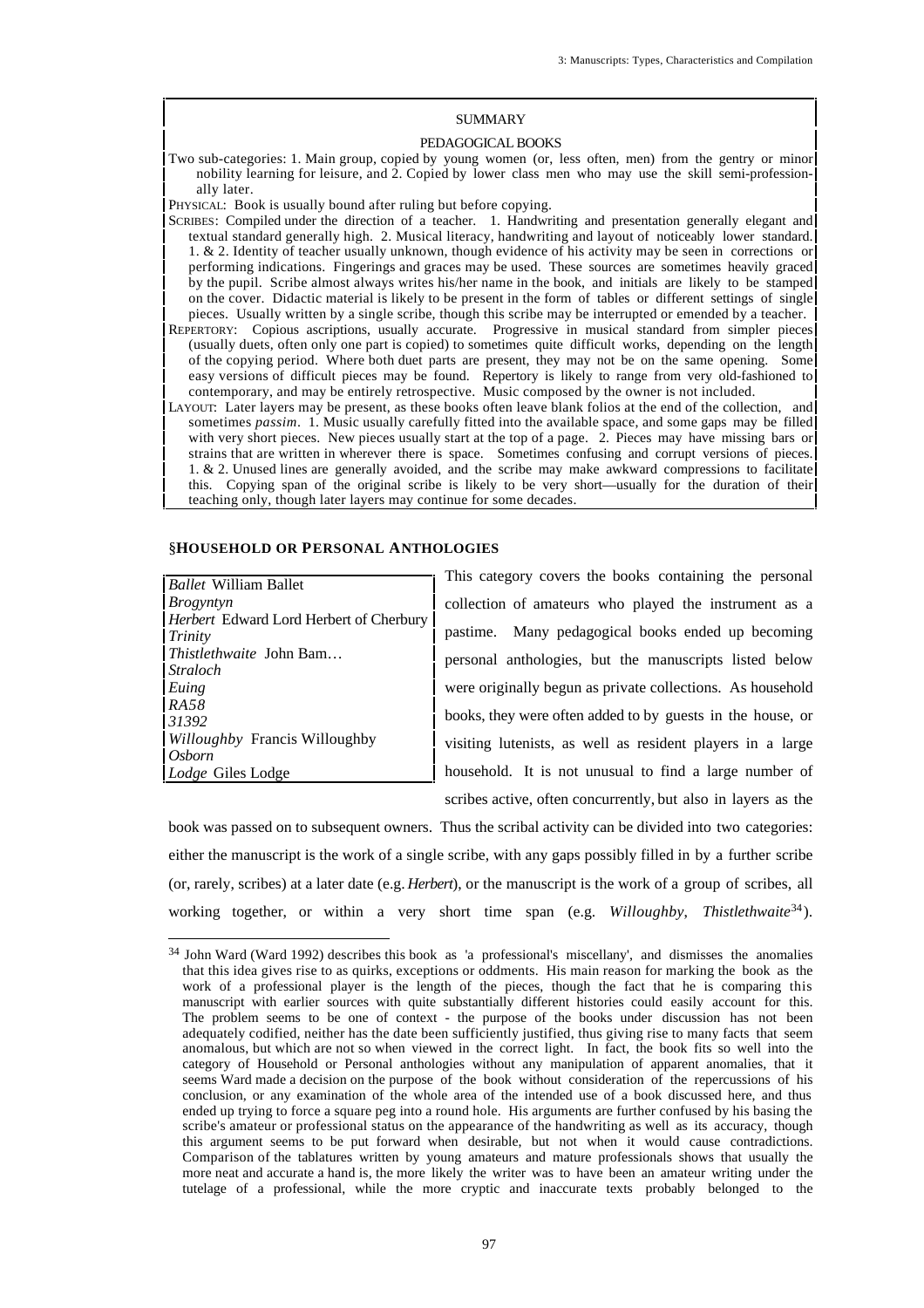Characteristically, with groups of scribes in this category, their activity is not limited to single sections of folios, but is spread among the work of the other scribes. There is no impression of an arrangement in order of technical standard, but this is sometimes difficult to define in any case. Significantly, this is the only category of book in which compositions by the owner-scribe are likely to appear. They are rarely of a standard, however, to compete with the professional repertory.

Large sections of unused (often ruled) folios at the end of a book are frequently found in this category. Oddments of additional information also accumulate, scribbled in margins or on end-papers, though pedagogical material is almost unknown. Tables of graces may find their way into this sort of source. Sometimes, the book ended up as more of a musical or general commonplace book than being strictly confined to lute music, and intabulations are more common in this type of source, particularly if music for other instruments, or combinations of instruments, is included. *Rowallan*, although it began life as a pedagogical book, came into the hands of Sir William Mure of Rowallan, who used it as a commonplace book for poetry and lute music. He may also have played the simple pieces left by Anna and Mary Hay. He added music of his own, as did Lord Herbert and the last scribe of *Thistlethwaite*, none particularly accomplished, but a typical practice of scribes in this type of book.

The repertory can be extremely diverse, reflecting changing fashions and differing personal tastes, as well as some unusual features that can only be explained as additions made by a visiting player with a particular repertorial interest or background that sets him apart from his peers. He may, for instance, have been an Italian musician from the royal household. The source may have been copied over a fairly long period of time, and may contain music of more than one chronological layer.

Non-professional scribes or copyist-players tend to lack the element of critical judgement that allows the professional or more experienced compiler to copy a piece very precisely into a designated space. The amateur hand may look very professional because the amateur has more time to devote to the way his book looks, but many of them find that pieces are running off the end of lines or pages, or ending with only one or two bars on the last line. Professionals would always avoid these 'widows and orphans'.

Once again, the Italian repertory shows far more activity by noblemen than by the landed gentry who seem to comprise the greatest part of the lute-compiling public in England.

The owners of this kind of manuscript were often noblemen or even students, who wrote down pieces in their lute book as they discovered them. A good example of such a book is *K81,* part of which was copied during the Italian trip of Johann Sebastian von Hallwil. … *Berkeley 757, 759* and *761* are all "personal" anthologies belonging to Carlo Banci, whose status as an upper-class Bolognese student is established by the inscription "Ego Carlolus Bononiensis Ex. Nobillium Bononiae" contained in *Berkeley 759.* Even the appearance of *Berkeley 757*, with its parchment bindings and silk ribbon clasps – a format rather inappropriate for either the middleclass student or the professional musician – gives the impression of a book intended for the wealthy dilettante.<sup>35</sup>

professionals, who had no particular need of an immaculate display copy, and relied on memory to make up for the deficiencies arising from the lack of leisure-time required to copy neatly. Consistency in his approach to and use of evidence seems to be the main problem in this work (and some others), and many weighty conclusions are questionable, while others are substantially inaccurate.

<sup>35</sup> Coelho 1989 , 9.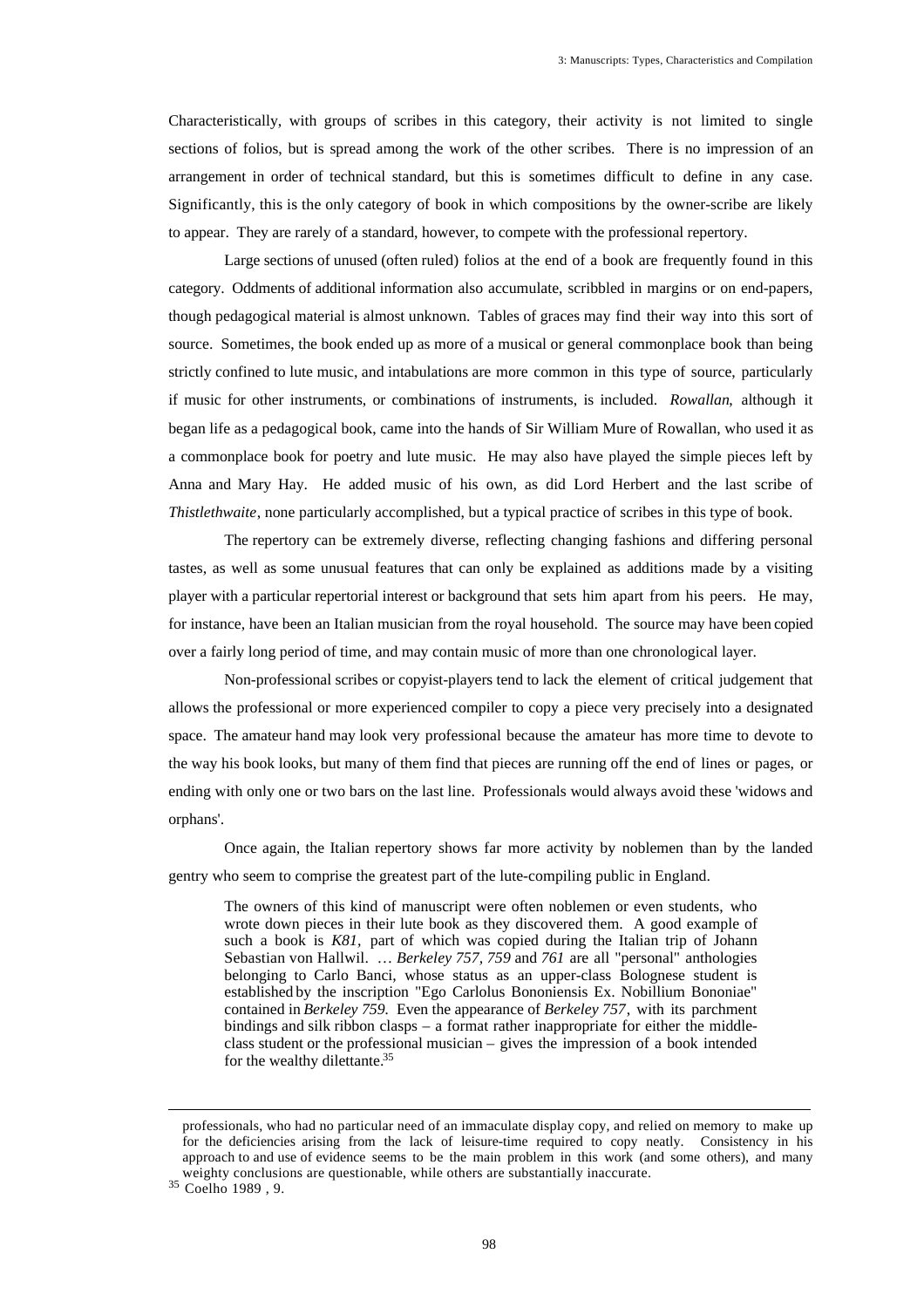As can be seen from the list above, household or personal anthologies make up a large portion of the manuscripts surviving in the English repertory. However, this may be a misrepresentation. As was noted above the main reason for categorising a manuscript as a professional book is information about its owner. Most, though not all, of the manuscripts listed above represent biographical 'black holes', and their place here occasionally has more to do with the absence of evidence to the contrary than any more specific reason. The most controversial books in this respect are *Straloch*, *Euing* and *31392*. The number of titles and ascriptions seems to vary too, and if we were to take their lack as evidence that they were professional collections, then several might have to be 're-categorized'.

*Brogyntyn* is highly decorative and immaculately copied and contains ascriptions in a private alphabet, not a practice one would expect a professional to use (see example 28).

![](_page_29_Picture_3.jpeg)

The history of *Herbert* places it firmly in this category, while it is the lack of history for the *Straloch* manuscript that places it here. *Willoughby* was copied by Francis Willoughby and various other scribes, many of whom are known, and range from household servants to personal friends. *31392* is unusual in many ways, the most immediately noticeable being its large oblong folio format. It is the work of three scribes who all wrote very elegant, neat and fluent tablature hands. Whether they were working in the same period is difficult to ascertain, as their work falls into three distinct fascicles. It is painstakingly supplied with ascriptions by all the scribes and includes an unusual quantity of music by Francis Pilkington. For this reason, it is tempting to link him to its compilation in some way. The presence of a large number of pieces by Alfonso Ferrabosco and Lodovico Bassano may also link the manuscript with the court.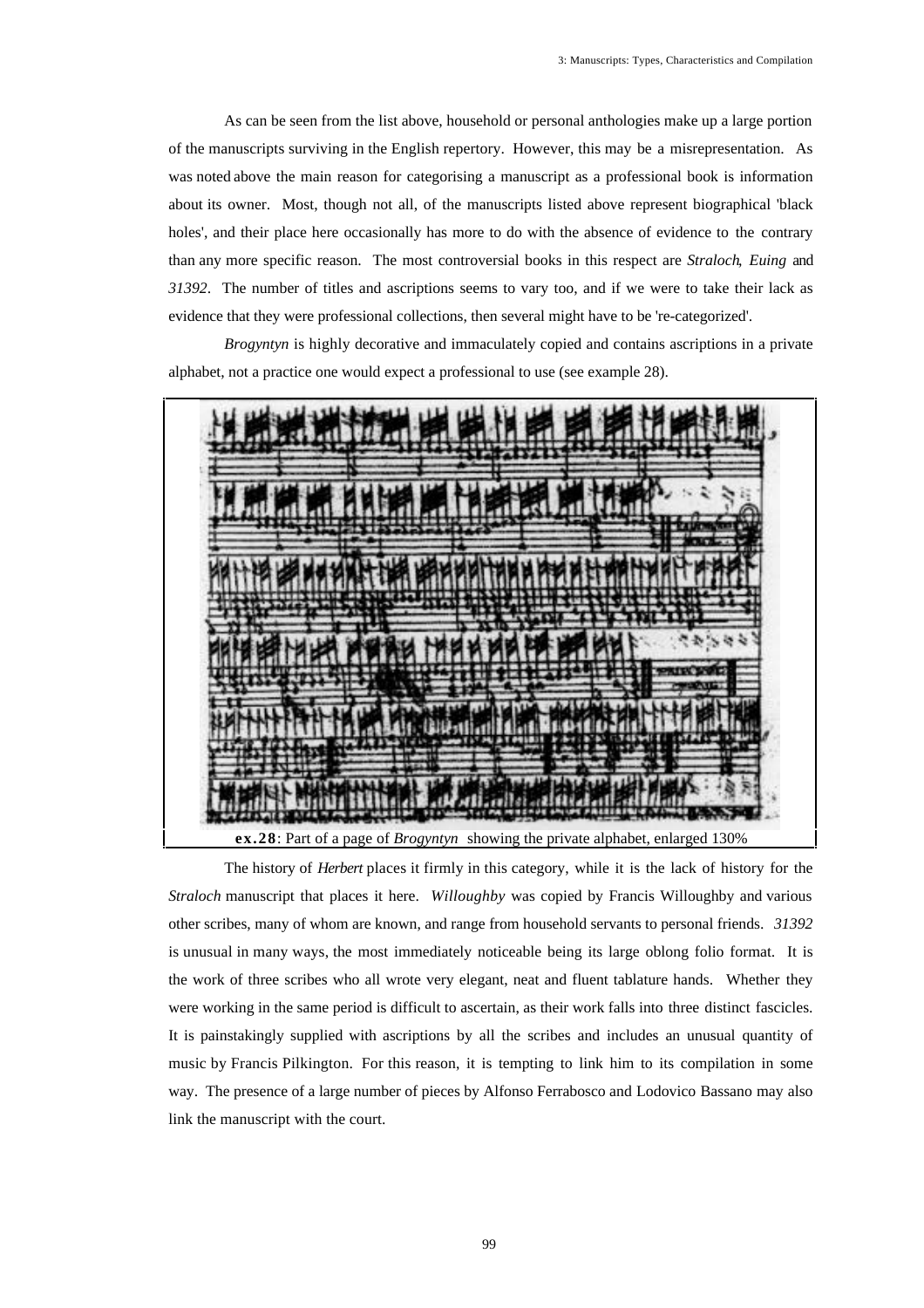# SUMMARY

### HOUSEHOLD OR PERSONAL ANTHOLOGIES

Two sub-categories: either (most often) a large number of scribes have been active in a short space of time, sometimes only copying single pieces, or the book is the work of a single scribe with gaps filled by others.

PHYSICAL: Usually bound after ruling and before copying, and may have the owner's initials on the cover.

- SCRIBES: Usually amateur, members of the landed gentry or minor nobility, playing the instrument as a pastime. Identity of the owner is not common; though some do write their names into the book, most do not. Marginalia unrelated to the music may accumulate (household accounts, shopping lists, poetry, recipes, etc.) and music for other instruments, intabulations and/or vocal music. There may also be tables of graces. Hands vary from very neat and stylish to quite poor and irregular.
- REPERTORY: No apparent arrangement by technical standard, and may be extremely diverse in chronology and origin. The number of titles and ascriptions varies from scribe to scribe within a book. There are likely to be pieces written by the owner (not necessarily very high quality).
- LAYOUT: Activity is likely to be mixed, with no sectionalization or clear layering between scribes. Some pieces may be placed apparently arbitrarily among otherwise blank folios. Pieces do not always fit precisely into the spaces designated for them. Books can be quite large, with a sizeable collection of music, but are rarely completely filled.

### §**FOREIGN SOURCES WITH ACTIVITY BY AN ENGLISH SCRIBE**

*Richard* D. Richard *Vilnius* These manuscripts could be placed in the above categories, but have been kept apart because it is clear that the circumstances of the compilation of a

manuscript can be affected by its environment, political or domestic.

*Richard* is the work of a single scribe, and may be a professional collection or a personal anthology. Most English scribes working abroad were there as professional lutenists attached to a foreign court or noble household, and often found their way there through having travelled in the retinue of an English nobleman. Apart from its present residence in Poland, it is clear that the scribe was an expatriate Englishman from his inscription: 'Modus tendendi neruos testudinis / D. Richardi Angliis natione'.

*Vilnius* has a more eclectic background. It originated in Königsberg,<sup>36</sup> the capital city of Brandenburg, which was a principal gateway to central and eastern Europe in the sixteenth and seventeenth centuries. By 1560, Königsberg had become one of Europe's most illustrious musical centres, and saw an almost constant traffic of musicians and actors' troupes travelling to and from the continent from England and the Low Countries. The manuscript reflects the cosmopolitanism of the Brandenburg court, containing music from all over Europe, Prussia, Poland and modern Lithuania and containing the music of at least one English lutenist, John Hoskins, not found in any native source. The ascriptions are written in German, English and various combinations of these and other languages, while the handwriting, although all in French tablature, reflects a variety of European traditions. Although some of the scribes have been identified as professional lutenists resident at the court, its layered compilation is difficult to categorize satisfactorily. In common with foreign sources in German tablature, there are a large number of psalm settings in the collection, and lute songs may also be found. As might be expected, the ready availability of the European solo lute publications increases the number of concordances with these sources when compared with the contents of English manuscripts,

<sup>36</sup> Now Kaliningrad.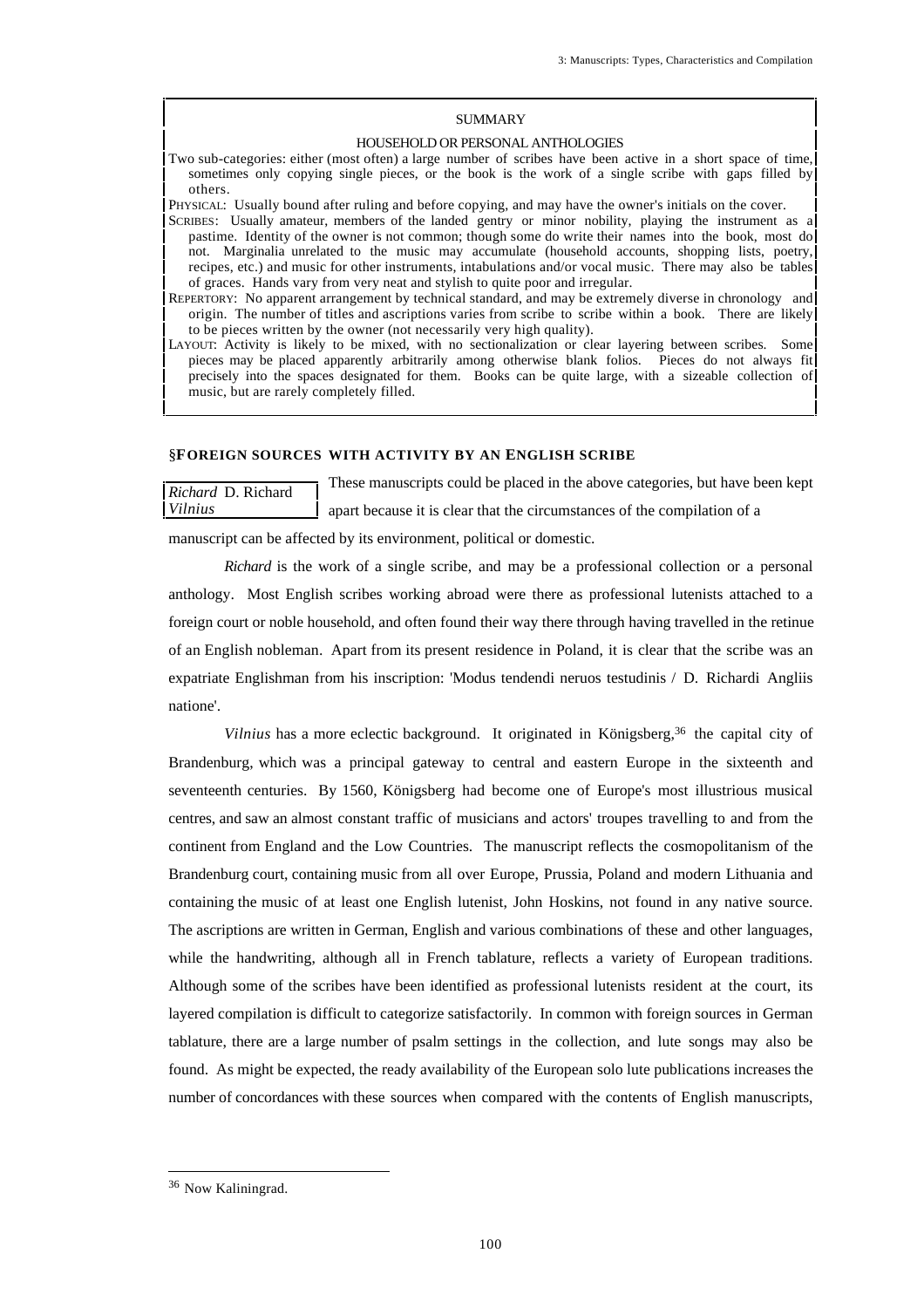and notation styles, even from the latter decades of the sixteenth century, usually incorporate features such as time signatures that are only found in England in exceptional cases at this time.

## §**GHOSTS**

Etwall Hall MS Straloch MS (copy surviving) Travel book of Hans von Bodeck: *liber amicorum*

Occasionally a source is described by a writer cataloguing a library or private collection, but later researchers are unable to locate it. For many years the collections that had been housed in Berlin before World War II were lost, but were subsequently re-

discovered, many in Krakow, to where they had been moved when Berlin was in danger from bombing. Lumsden described a number of sources that he could not trace, many of which have now come to light. These included *Welde*, the Braye book now owned by Robert Spencer, *The Scyence of Lutynge* (1565), Robert Ballard: *Exhortation to play the Lute* (1567), William Barley: *New boke of Tabliture* (1593 and 1599) and Thomas Robinson's *Medulla Musicae* (1603). He did not know of *Board*, *Krakow*, *Richard*, *Sampson*, *Trumbull*, *Wemyss* or the fragments *2764(2)*, *41498*, *60577*, *Andrea*, *Edmund*, *Genoa*, *Magdalen*, *Mansell*, *Northants*, *Occ254*, *Och1280*. Despite locating several of the sources that were known of but otherwise lost, there are still at least three known manuscript 'ghosts' about which no current information is available.

The Straloch Manuscript was mentioned in letters from the scribe of a partial copy, indicating that the original manuscript dated 1627-9 was sent to a number of friends who had been interested. The partial copy (*Straloch*), made in the eighteenth century, contains some of the more esoteric contents of the original manuscript, but also gives an index to the remaining music, indicating quite a substantial repertory. None of the known sources fits his description of the original, and it is now presumed lost, though since it had survived into the eighteenth century, it is unlikely to have been deliberately destroyed, and may still be preserved in the library of a country house.

The Etwall Hall Manuscript was described by Rimbault<sup>37</sup> in 1851 as a lute manuscript in Etwall Hall Derbyshire, but he does not describe or inventory it. Lumsden was unable to trace it, and its whereabouts remain unknown.

Hans von Bodeck (1582-1658) was sent from Elbing on the Baltic on a European diplomatic tour in 1597 to study and establish trade connections with people of importance. His travel book was filled with autographs, proverbs, drawings and other personal ephemera to remind him of the people he befriended. There were apparently 256 entries made between 1597 and 1609 from Germany, Switzerland, the Netherlands, France and England. Bodeck stayed in Oxford, Cambridge and London between April 1602 and September 1604 and English additions to his *liber amicorum* include entries by Campion, John Dowland and Philip Rosseter, who all lived in the same district of London at the time when Bodeck met them (the Campion entry is dated 1604). Dowland copied a short lute piece and autographed it 'Jo. Dowlande' on 9 May 1604. An extensive inventory of the book was made by Hans Bauer in 1929<sup>38</sup> and published with a description of Bodeck's journey. In 1987, Kenneth Sparr

<sup>37</sup> Edward Francis Rimbault: *Little Book of Songs and Ballads* (1851).

<sup>38</sup> Hans Bauer: 'Alt-Elbinger Stammbücher in der Stadtbücherei' ['*libri amicorum* from old Elbing in the City Library'] *Elbinger Jahrbuch* viii (1929), 151 ff.